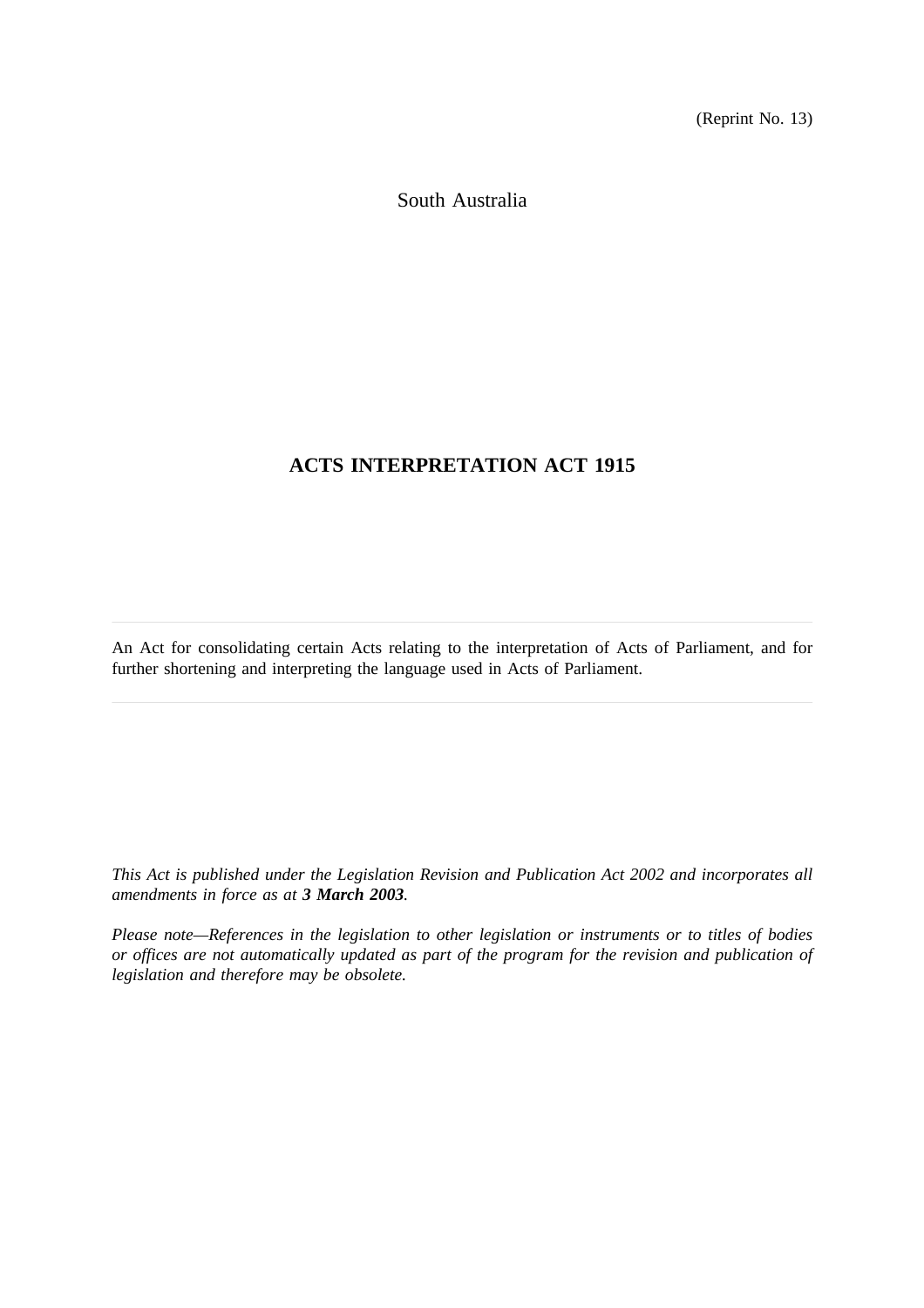# **ACTS INTERPRETATION ACT 1915**

being

Acts Interpretation Act 1915 No. 1215 of 1915 [Assented to 16 December 1915]

as amended by

Acts Interpretation Act Amendment Act 1923 No. 1564 of 1923 [Assented to 14 November 1923]<sup>1</sup> Supreme Court Act 1935 No. 2253 of 1935 [Assented to 21 December 1935]<sup>2</sup> Statute Law Revision Act 1936 No. 2293 of 1936 [Assented to 8 October 1936] Acts Interpretation Act Amendment Act 1945 No. 10 of 1945 [Assented to 15 November 1945] Acts Interpretation Act Amendment Act 1949 No. 58 of 1949 [Assented to 8 December 1949] Acts Interpretation Act Amendment Act 1957 No. 23 of 1957 [Assented to 31 October 1957] Statutes Amendment (Administration of Acts and Acts Interpretation) Act 1971 No. 74 of 1971 [Assented to 11 November 1971] Acts Interpretation Act Amendment Act 1972 No. 118 of 1972 [Assented to 30 November 1972]<sup>3</sup> Acts Interpretation Act Amendment Act 1975 No. 102 of 1975 [Assented to 20 November 1975] Subordinate Legislation Act 1978 No. 3 of 1978 [Assented to 23 February 1978]<sup>4</sup> Criminal Law Consolidation Act Amendment Act 1981 No. 107 of 1981 [Assented to 23 December 1981]<sup>5</sup> Acts Interpretation Act Amendment Act 1983 No. 41 of 1983 [Assented to 16 June 1983]<sup>6</sup> Statutes Amendment (Oaths and Affirmations) Act 1984 No. 56 of 1984 [Assented to 24 May 1984]<sup>7</sup> Acts Interpretation Act Amendment Act 1986 No. 13 of 1986 [Assented to 20 March 1986] Acts Interpretation Act Amendment Act 1988 No. 6 of 1988 [Assented to 10 March 1988] Acts Interpretation Act Amendment Act (No. 2) 1988 No. 8 of 1988 [Assented to 10 March 1988]<sup>8</sup> Statutes Amendment and Repeal (Sentencing) Act 1988 No. 51 of 1988 [Assented to 5 May 1988]<sup>9</sup> Acts Interpretation Act Amendment Act (No. 3) 1988 No. 55 of 1988 [Assented to 8 September 1988] Acts Interpretation Act Amendment Act 1990 No. 56 of 1990 [Assented to 22 November 1990] Statutes Repeal and Amendment (Courts) Act 1991 No. 69 of 1991 [Assented to 12 December 1991]<sup>10</sup> Acts Interpretation (Crown Prerogative) Amendment Act 1992 No. 8 of 1992 [Assented to 16 April 1992] Acts Interpretation (Commencement) Amendment Act 1992 No. 14 of 1992 [Assented to 16 April 1992] Acts Interpretation (Australia Acts) Amendment Act 1992 No. 70 of 1992 [Assented to 19 November 1992]<sup>11</sup> Expiation of Offences (Divisional Fees) Amendment Act 1992 No. 72 of 1992 [Assented to 19 November 1992]<sup>12</sup> Acts Interpretation (Commencement Proclamations) Amendment Act 1994 No. 1 of 1994 [Assented to 28 February 1994] Acts Interpretation (Monetary Amounts) Amendment Act 1994 No. 15 of 1994 [Assented to 12 May 1994] Native Title (South Australia) Act 1994 No. 92 of 1994 [Assented to 15 December 1994]<sup>13</sup> Statutes Amendment and Repeal (Common Expiation Scheme) Act 1996 No. 34 of 1996 [Assented to 2 May 1996]<sup>14</sup> Statutes Amendment (References to Banks) Act 1997 No. 30 of 1997 [Assented to 12 June 1997]<sup>15</sup> Police Act 1998 No. 55 of 1998 [Assented to 3 September 1998]<sup>16</sup> Statutes Amendment (Attorney-General's Portfolio) Act 1998 No. 59 of 1998 [Assented to 3 September 1998]<sup>17</sup> Financial Sector Reform (South Australia) Act 1999 No. 33 of 1999 [Assented to 17 June 1999]<sup>18</sup> **Statutes Amendment (Attorney-General's Portfolio) Act 2002 No. 33 of 2002 [Assented to 28 November 2002]19**

#### *NOTE:*

- *Asterisks indicate repeal or deletion of text.*
- *Entries appearing in bold type indicate the amendments incorporated since the last reprint.*
- *For the legislative history of the Act see Appendix.*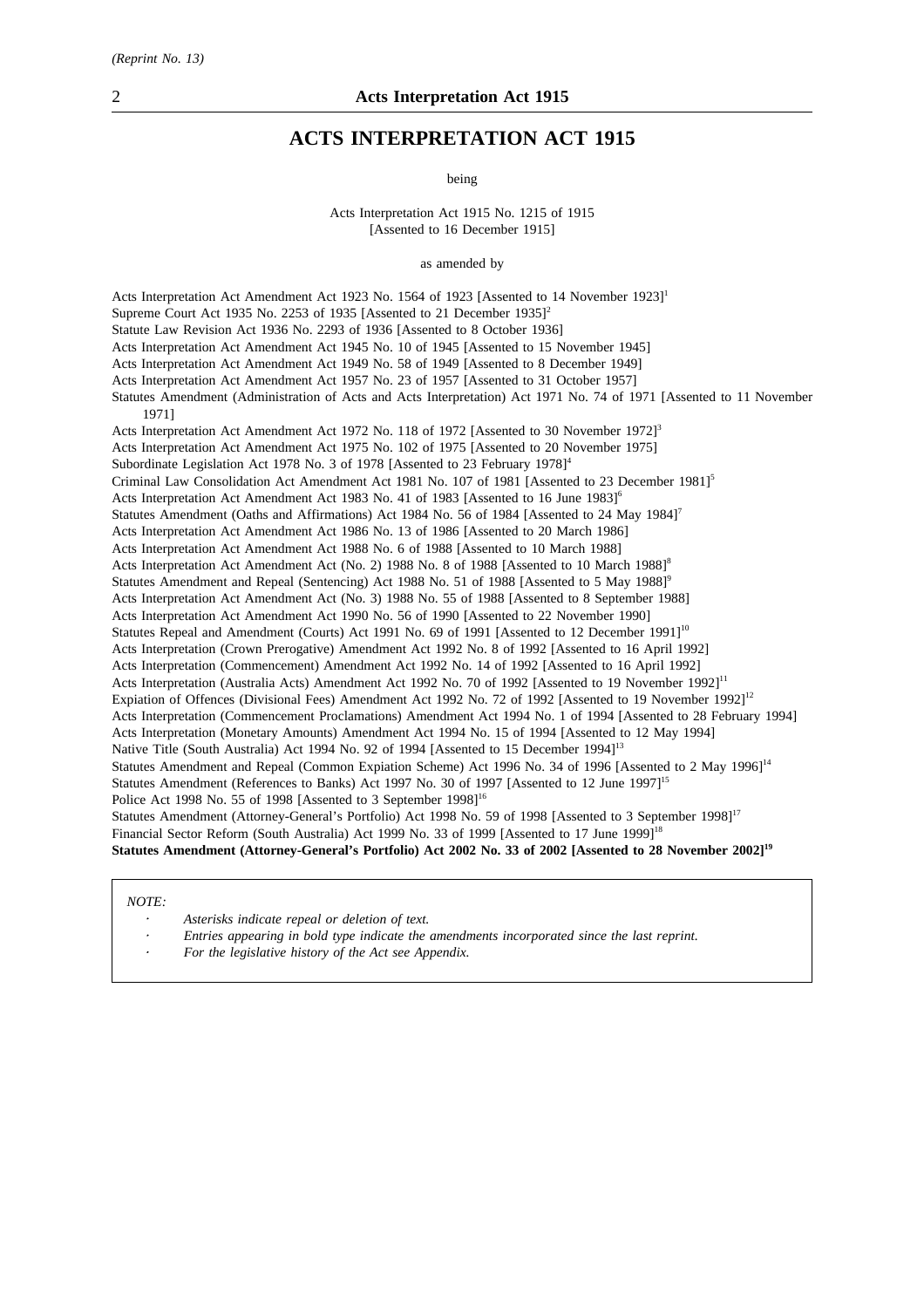- <sup>1</sup> Act No. 1564 of 1923 was repealed by 2253, 1935, s. 3 (Sched.).<br><sup>2</sup> Came into operation 1 November 1937; Gaz. 25 March 1937, p.
- <sup>2</sup> Came into operation 1 November 1937: *Gaz*. 25 March 1937, p. 646.
- <sup>3</sup> Came into operation 14 December 1972: *Gaz*. 14 December 1972, p. 2630.
- <sup>4</sup> Came into operation 1 June 1978: *Gaz*. 11 May 1978, p. 1652.
- <sup>5</sup> Came into operation 11 February 1982: *Gaz*. 11 February 1982, p. 361.
- <sup>6</sup> Came into operation 1 July 1983: *Gaz*. 30 June 1983, p. 1754.
- <sup>7</sup> Came into operation 1 July 1984: *Gaz*. 28 June 1984, p. 1897.
- <sup>8</sup> Came into operation 5 May 1988: *Gaz*. 5 May 1988, p. 1115.
- <sup>9</sup> Came into operation (except ss. 3-6, 12, 15-20, 22-27, 30-39, 41-68 and 70-78) 12 May 1988: *Gaz*. 12 May 1988, p. 1181; ss. 3 and 4 came into operation 8 September 1988: *Gaz*. 8 September 1988, p. 994; remainder of Act came into operation 1 January 1989: *Gaz*. 15 December 1988, p. 2009.
- <sup>10</sup> Came into operation 6 July 1992: *Gaz*. 2 July 1992, p. 209.
- <sup>11</sup> Came into operation 3 March 1986 (5.00 a.m. Greenwich Mean Time): see s. 2.<br><sup>12</sup> Came into against 1 March 1993,  $C_{\text{max}}$  19 Eshmann 1993, p. 596
- <sup>12</sup> Came into operation 1 March 1993: *Gaz*. 18 February 1993, p. 596.
- <sup>13</sup> Came into operation 15 December 1994: *Gaz.* 15 December 1994, p. 2129.
- <sup>14</sup> Came into operation 3 February 1997: *Gaz*. 19 December 1996, p. 1923.
- <sup>15</sup> Part 2 (s. 4) came into operation 3 July 1997: *Gaz*. 3 July 1997, p. 4.<br><sup>16</sup> Sebed 2 (cl. 1) came into operation 1 July 1999, *Gaz*. 20 June 1999.
- <sup>16</sup> Sched. 3 (cl. 1) came into operation 1 July 1999: *Gaz*. 30 June 1999, p. 3310.
- <sup>17</sup> Part 2 (s. 4) came into operation 10 March 1988: s. 2(2).
- <sup>18</sup> Schedule (item 2) came into operation 1 July 1999: being the date specified under section 3(16) of the *Financial Sector Reform (Amendments and Transitional Provisions) Act (No. 1) 1999* of the Commonwealth as the transfer date for the purposes of that Act.
- **<sup>19</sup> Part 2 (s. 4) came into operation 3 March 2003:** *Gaz***. 27 February 2003, p. 807.**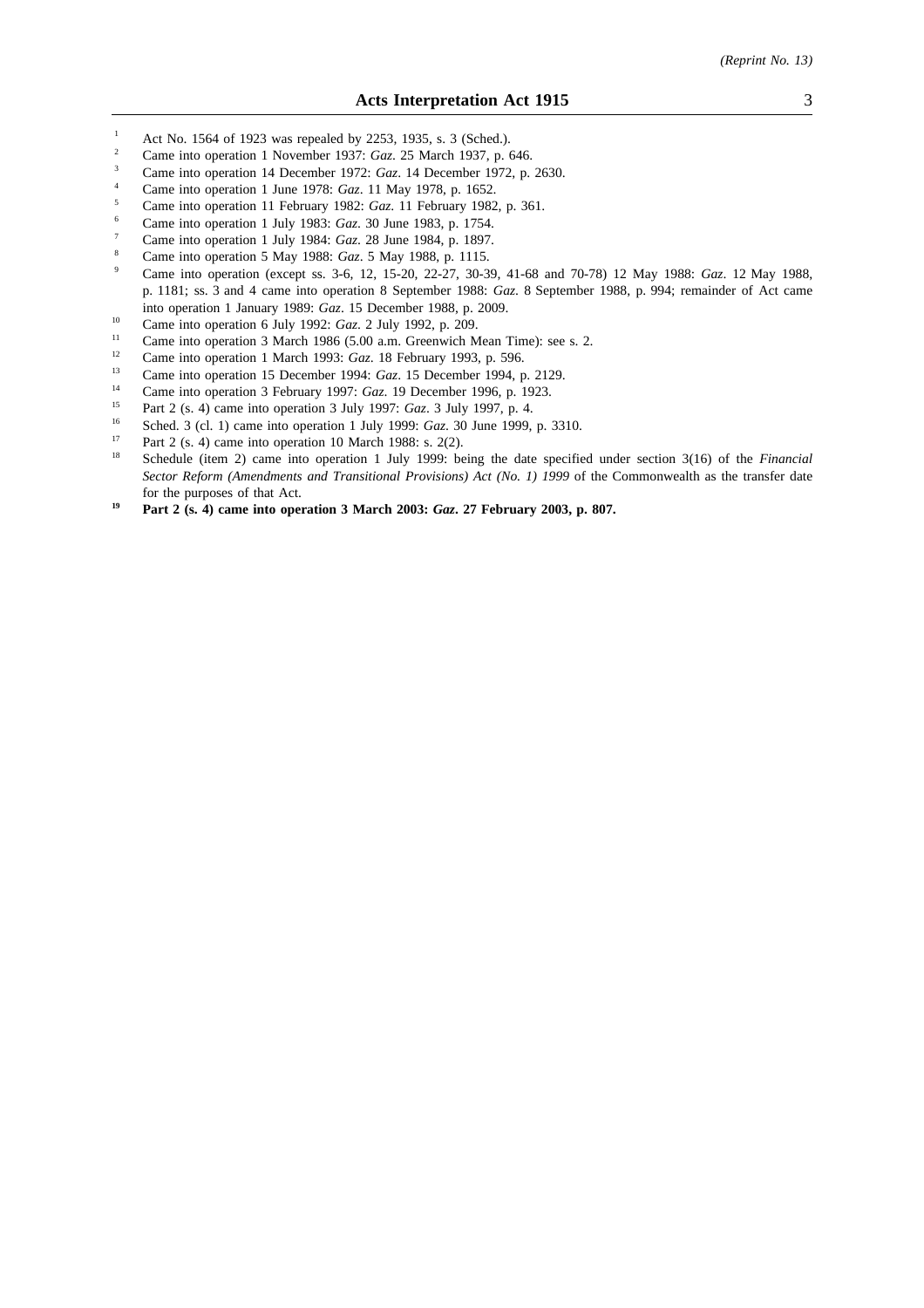# **SUMMARY OF PROVISIONS**

# **Part 1—Preliminary**

| Short title |
|-------------|
|             |

- 3A. Application of this Act to Acts or statutory instruments whenever passed or made
- 4. Interpretation
- 4A. Date of establishment of the State

# **Part 2—Provisions of special application to Acts and Bills**

| 5.<br>Acts to be deemed to be public Acts |  |
|-------------------------------------------|--|
|-------------------------------------------|--|

- 6. Sections to have effect as substantive enactments
- 7. Commencement of Acts
- 7A. Amendment or repeal of Act in session in which it was passed 10. Evidence of date of assent to Act
- Evidence of date of assent to Act

# **Part 3—Provisions of special application to statutory instruments**

- 11. Saving of statutory instruments on repeal or amendment of an Act 12. Disallowance of repealing statutory instrument revives instrument s
- 12. Disallowance of repealing statutory instrument revives instrument sought to be repealed
- 13. Construction of statutory instrument so as not to exceed power
- 14. Expressions in statutory and other instruments have same meanings as in the Act under which they are made

# **Part 4—Provisions generally applicable to Acts and statutory instruments**

| 14A.  | Application of this Part to Acts and statutory instruments                                                       |  |  |
|-------|------------------------------------------------------------------------------------------------------------------|--|--|
| 14B.  | Citation                                                                                                         |  |  |
| 14BA. | References to other statutory provisions include references to relevant statutory instruments                    |  |  |
| 14C.  | Exercise of powers conferred by a provision of an Act or statutory instrument before the provision               |  |  |
|       | comes into operation                                                                                             |  |  |
| 14D.  | Time of commencement                                                                                             |  |  |
| 15.   | Saving of administrative acts                                                                                    |  |  |
| 16.   | Saving of operation of repealed, amended or expired Act                                                          |  |  |
| 17.   | Repeal not to revive previously repealed enactments                                                              |  |  |
| 18.   | Abrogation of presumption that re-enactment, etc., constitutes Parliamentary approval of prior<br>interpretation |  |  |
| 19.   | Schedules, headings, marginal notes and footnotes                                                                |  |  |
| 20.   | Rules of construction to be applied in determining whether an Act binds the Crown                                |  |  |
| 21.   | Act deemed always speaking                                                                                       |  |  |
| 22.   | Construction that would promote purpose or object of an Act to be preferred                                      |  |  |
| 22A.  | Construction of Act so as not to exceed power of State                                                           |  |  |
| 22B.  | Declaration of validity of laws made before Australia Acts                                                       |  |  |
| 23.   | Act to be done by Governor to mean by him with advice of Executive Council                                       |  |  |
| 24.   | When Act or provision deemed to be substituted for another                                                       |  |  |
| 25.   | Variation of forms                                                                                               |  |  |
| 26.   | Words importing masculine gender and singular number to include feminine and plural                              |  |  |
| 27.   | Provisions as to limitation of time                                                                              |  |  |
| 28.   | Measurement of distances                                                                                         |  |  |
| 28A.  | Standard scales for penalties and expiation fees                                                                 |  |  |
| 29.   | Fines, etc., to be paid into Treasury                                                                            |  |  |
| 30.   | Penalties                                                                                                        |  |  |
| 33.   | Meaning of service by post                                                                                       |  |  |
| 34.   | "May" imports a discretion, "shall" is imperative                                                                |  |  |
| 35.   | Words applying to occupant of public office to apply to successive occupants                                     |  |  |
| 36.   | Power to appoint includes power to remove, etc.                                                                  |  |  |
| 37.   | Powers may be exercised from time to time                                                                        |  |  |
| 37A.  | Manner in which certain powers and functions may be exercised by a delegate                                      |  |  |
| 39.   | Power to make regulations includes power to revoke or vary                                                       |  |  |
| 40.   | Prescribing matters by reference to other instruments                                                            |  |  |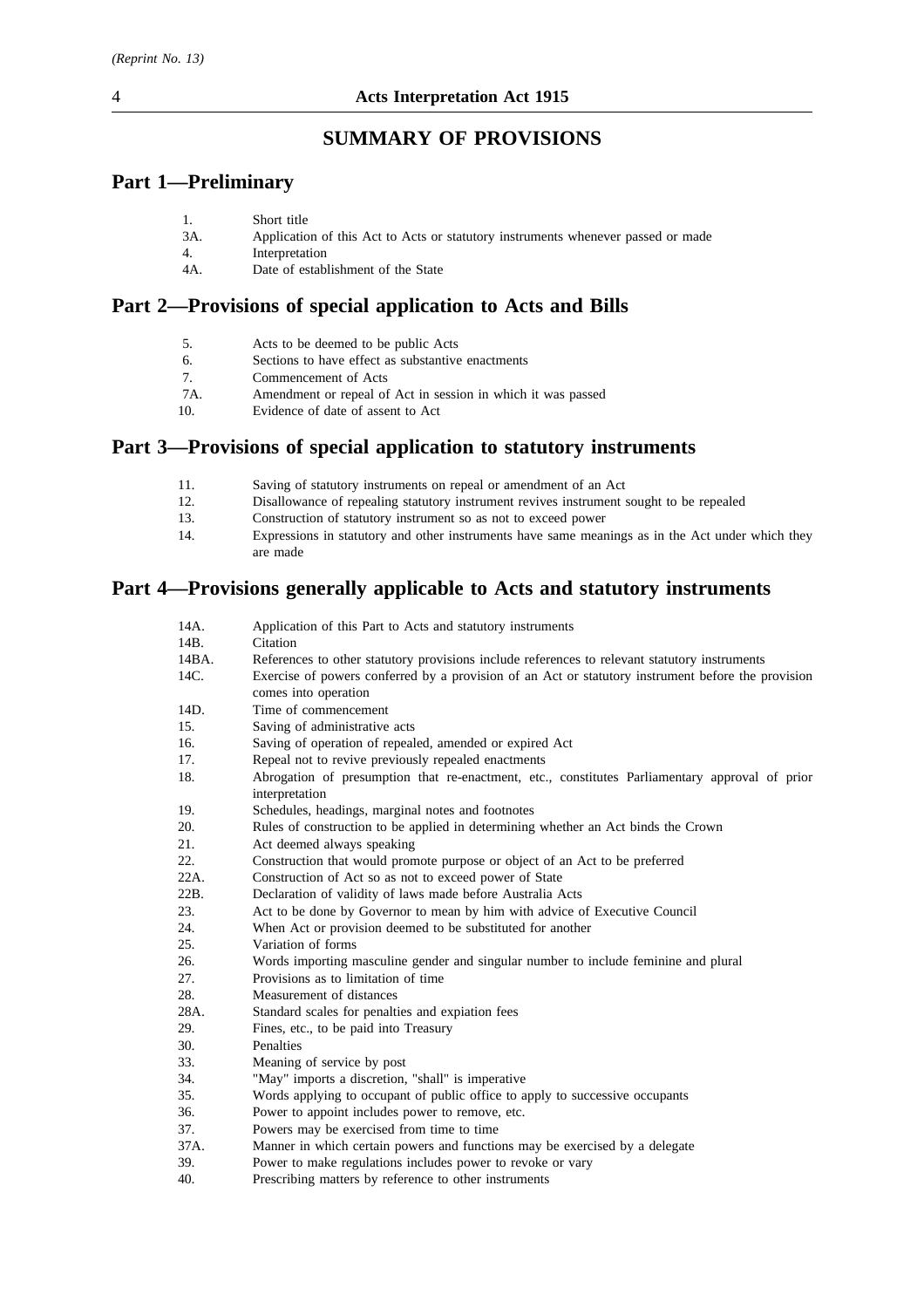- 42. Who may proceed for recovery of penalties
- 44. Interpretation of references to summary proceedings<br>45. Rounding down of monetary amounts
- 45. Rounding down of monetary amounts<br>50. Offences punishable under more than
- Offences punishable under more than one law

#### **APPENDIX LEGISLATIVE HISTORY**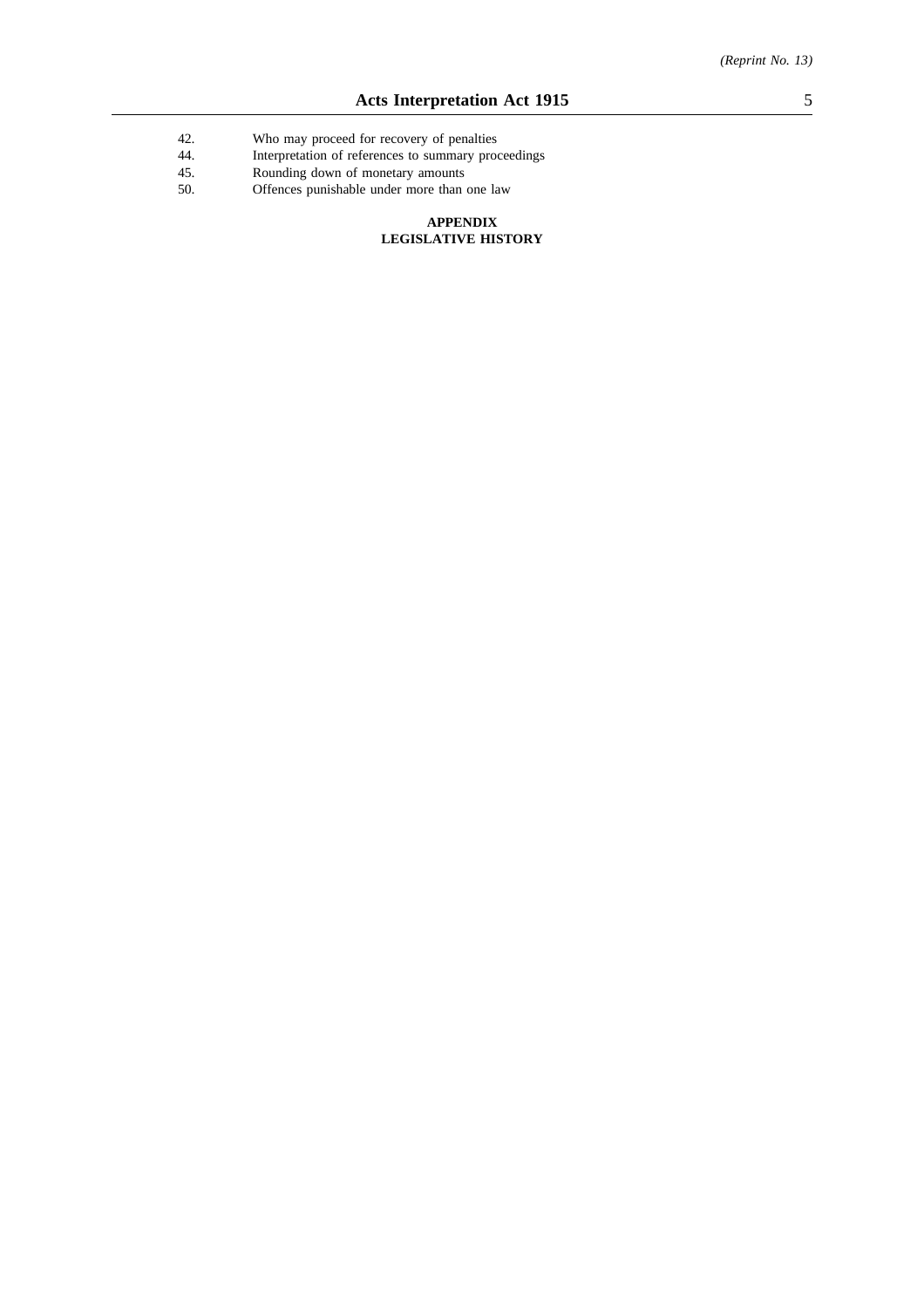## **The Parliament of South Australia enacts as follows:**

# **Part 1—Preliminary**

### **Short title**

**1.** This Act may be cited as the *Acts Interpretation Act 1915*.

\*\*\*\*\*\*\*\*\*\*

#### **Application of this Act to Acts or statutory instruments whenever passed or made**

**3A.** Subject to this Act, this Act applies to, or in relation to, an Act or statutory instrument whenever passed or made.

\*\*\*\*\*\*\*\*\*\*

### **Interpretation**

**4.** (1) In this Act and in every other Act or statutory instrument, unless the contrary intention appears—

"**Act**" means—

- *(a)* an Act of the Parliament of South Australia or an Act or ordinance of some earlier legislative authority in South Australia; or
- *(b)* an Act of the Imperial Parliament that has been received into the law of South Australia or applies to South Australia by paramount force;

"**ADI**" means an authorised deposit-taking institution within the meaning of the *Banking Act (Cwth)*;

"**Australia Acts**" means—

- *(a)* the *Australia Act 1986* of the Commonwealth; and
- *(b)* the Australia Act 1986 of the United Kingdom;

"**Australian citizen**" means a person who is an Australian citizen under the provisions of the *Australian Citizenship Act 1948* of the Commonwealth;

"**bank**" means an ADI that is permitted under the *Banking Act (Cwth)* to assume or use—

- *(a)* the word "bank", "banker" or "banking"; or
- *(b)* any other word (whether or not in English) that is of like import to a word referred to in paragraph *(a)*;

"**bank cheque**" or "**banker's cheque**" means a cheque that an ADI draws on itself;

"**bank holiday**" means a day that is, under the *Holidays Act 1910*, a bank holiday;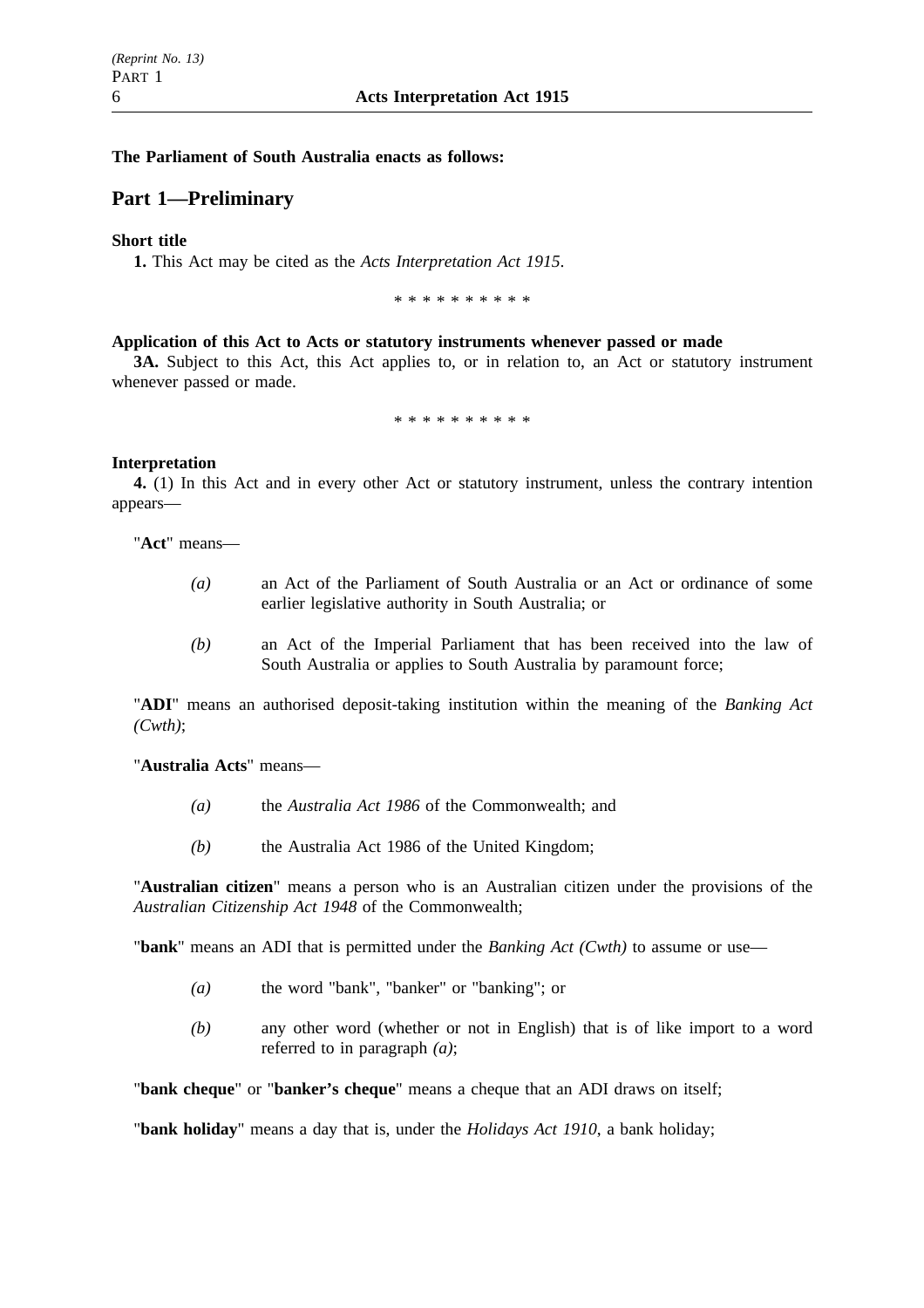"**Banking Act (Cwth)**" means the *Banking Act 1959* of the Commonwealth, as amended from time to time and includes an Act enacted in substitution for that Act;

"**building society**" means an ADI that is permitted under the *Banking Act (Cwth)* to assume or use—

- *(a)* the expression "building society"; or
- *(b)* any other expression (whether or not in English) that is of like import to the expression referred to in paragraph *(a)*;

"**commencement**", in relation to an Act or statutory instrument, means the day on which the Act or statutory instrument comes into operation;

"**the Commonwealth**" means the Commonwealth of Australia;

"**credit union**" means an ADI that is permitted under the *Banking Act (Cwth)* to assume or use—

- *(a)* the expression "credit union"; or
- *(b)* any expression (whether or not in English) that is of like import to the expression referred to in paragraph *(a)*;

"**estate**", in relation to land, includes any estate or interest, easement, right, title, claim, demand, charge, lien or encumbrance in, over, to, or in respect of, the land;

"**financial year**" means the period of 12 months ending on the expiration of the thirtieth day of June;

"**friendly society**" means a body that is a friendly society for the purposes of the *Life Insurance* Act 1995 of the Commonwealth as amended from time to time;

"**the** *Gazette*", "**the** *Government Gazette*" or "*the South Australian Government Gazette*" means the *South Australian Government Gazette* (including any supplement to that gazette) printed and published, or purporting to be printed and published, by the Government Printer of the State;

"**the Governor-in-Chief**", "**the Governor**" or "**the Lieutenant-Governor**" means the Governor of the State or other officer for the time being administering the Government of the State;

"**His Majesty**" or "**Her Majesty**", "**the King**" or "**the Queen**", or "**the Crown**", means His Majesty the King, or Her Majesty the Queen, Sovereign for the time being of Australia, and includes the predecessors and the heirs and successors of the King or Queen;

"**judge**" means a Judge of the Supreme Court or a District Court Judge;

"**justice**" means justice of the peace for the State;

"**land**" includes—

*(a)* a building or structure affixed to land;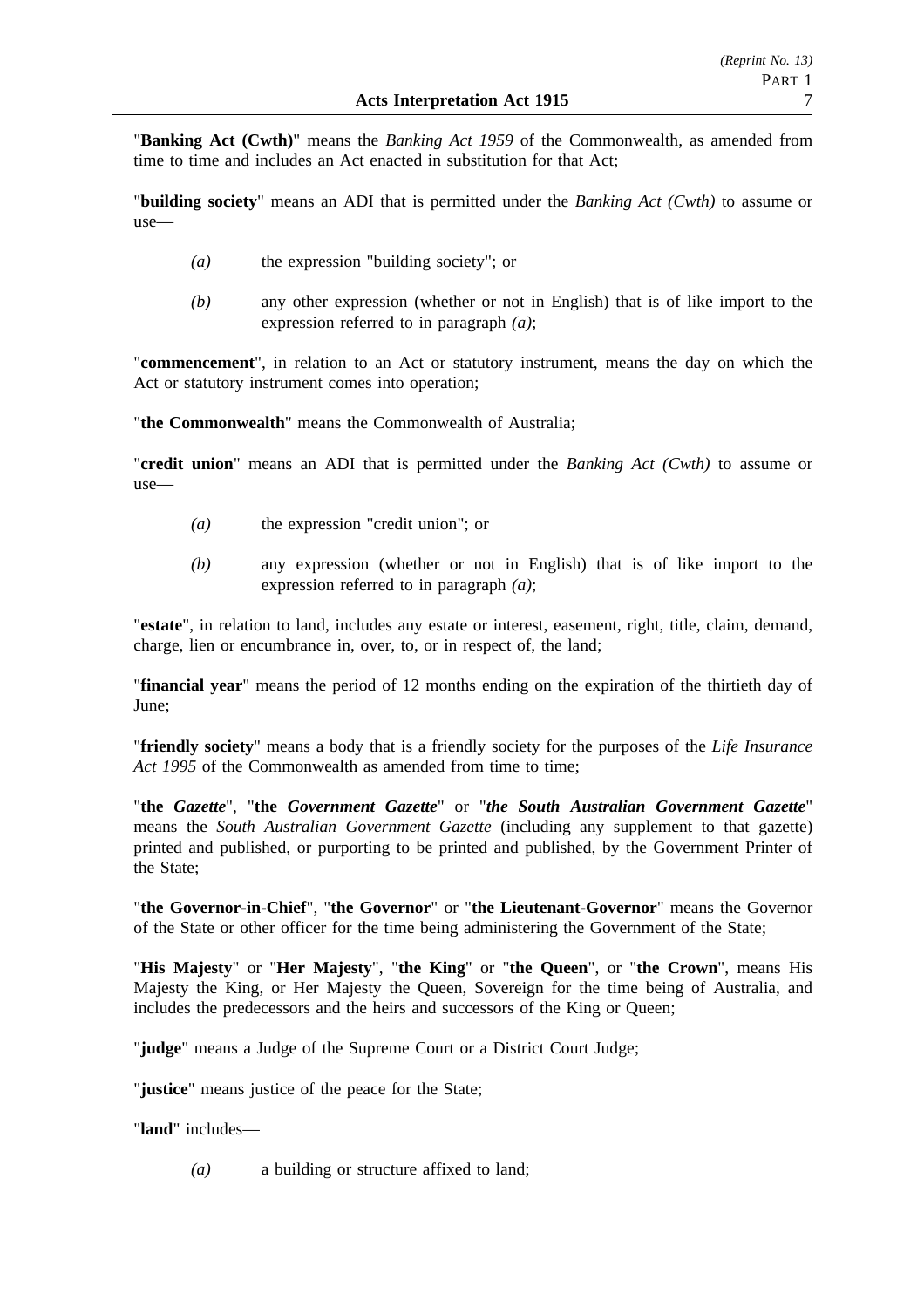- *(b)* waters and airspace over land;
- *(c)* the bed of any body of waters;
- *(d)* subsoil and subterranean waters;

"**major indictable offence**" means any indictable offence classified by statute as a major indictable offence<sup>1</sup>;

"**the Minister**" means—

- *(a)* when used in an Act—the Minister of the Crown to whom the administration of the Act has been committed by the Governor, or in whom the administration of the Act is otherwise vested; and
- *(b)* when used in a statutory instrument—the Minister of the Crown to whom the administration of the Act under which the statutory instrument was made has been committed by the Governor, or in whom the administration of that Act is otherwise vested,

and includes a Minister of the Crown for the time being discharging the duties of that Minister or acting in the exercise of powers or functions delegated by that Minister;

"**minor indictable offence**" means any indictable offence classified by statute as a minor indictable offence<sup>1</sup>;

"**month**" means calendar month;

"**oath**" or "**affidavit**", in all cases where persons are allowed by law to affirm or to declare instead of swearing, includes affirmation or declaration;

"**Parliament**" means the Parliament of the State;

"**person**" or "**party**" includes a body corporate;

"**police force**" means South Australia Police under the *Police Act 1998*;

"**police officer**" means any member of South Australia Police under the *Police Act 1998*;

"**prescribed**" means—

- *(a)* when used in an Act—prescribed by the Act or by a statutory instrument made, or to be made, under the Act; and
- *(b)* when used in a statutory instrument—prescribed by the Act under which the statutory instrument was made, by the statutory instrument itself or by some further statutory instrument made, or to be made, under the Act under which the statutory instrument was made;

"**proclamation**" means a proclamation made by the Governor and published in the *Gazette*;

"**public holiday**" means a day that is, under the *Holidays Act 1910*, a public holiday;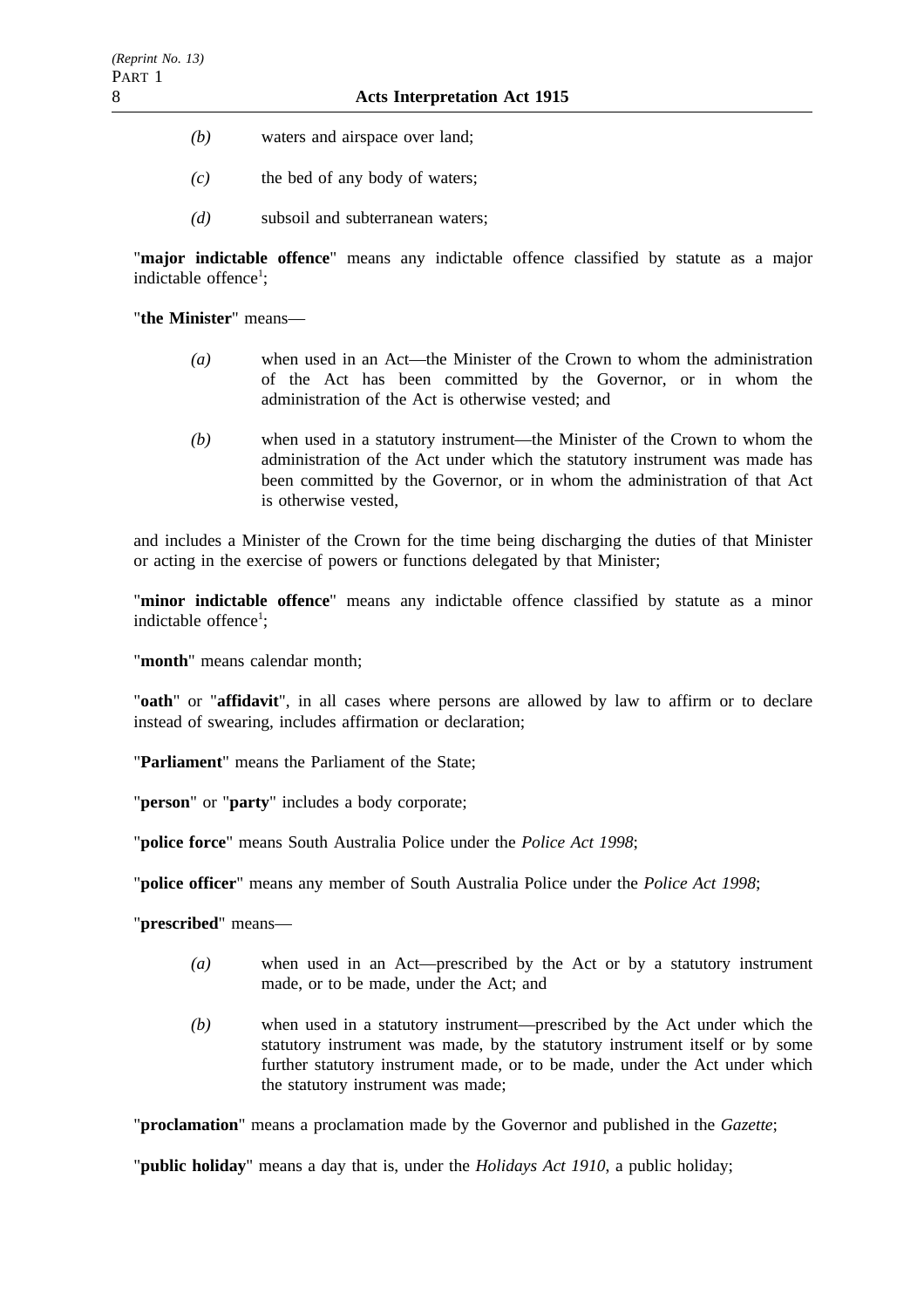"**regulation**", "**rule**" or "**by-law**" means—

- *(a)* when used in an Act—a regulation, rule or by-law made under the Act in which the expression is used; and
- *(b)* when used in a statutory instrument—a regulation, rule or by-law made under the Act under which the statutory instrument was made;

"**sitting days**", in relation to either House of Parliament, means days on which the House actually sits;

"**the State**" or "**this State**" means the State of South Australia;

"**statutory declaration**" means—

- *(a)* a declaration made under the *Oaths Act 1936*; or
- *(b)* a declaration made outside the State—
	- (i) in pursuance of a law in force in the place where the declaration is made, being a law that renders the declarant liable to a criminal penalty for a false declaration; and
	- (ii) before a person who has authority under that law to take declarations;

"**statutory instrument**" means—

- *(a)* a regulation, rule, by-law or statute made under an Act; or
- *(b)* a code or standard made, approved or adopted under an Act; or
- *(c)* any other instrument of a legislative character made or in force under an Act;

"summary offence" means any offence classified by statute as a summary offence<sup>1</sup>;

"**Supreme Court**" means the Supreme Court of the State;

"**to swear**", in all cases where persons are allowed by law to affirm or to declare instead of swearing, includes to affirm or to declare;

"**this Act**", when used in an Act, includes statutory instruments made under the Act in which the expression is used;

"**United Kingdom**" means the United Kingdom of Great Britain and Ireland;

"**writing**" includes any visible form in which words may be reproduced or represented.

\*\*\*\*\*\*\*\*\*\*

<sup>1</sup> For the classification of offences, the reader should refer to section 5 of the *Summary Procedure Act 1921*. However, it should be noted that the principles set out in that section for differentiating major indictable, minor indictable and summary offences may be subject to some special exception made by the Act under which the offence in question is created.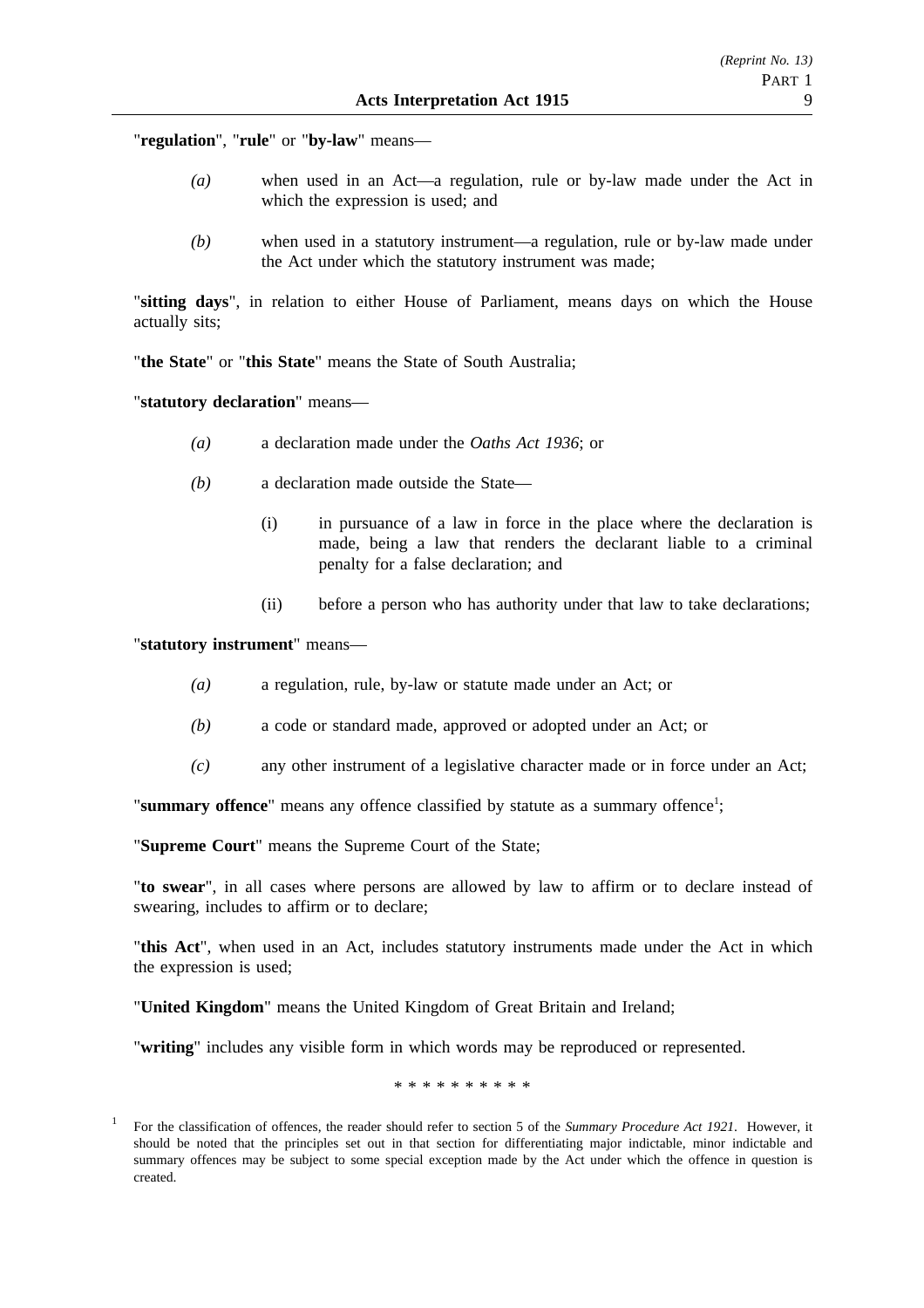# **Date of establishment of the State**

**4A.** For the purposes of the law of the State, the State will be taken to have been established on the twenty-eighth day of December, 1836.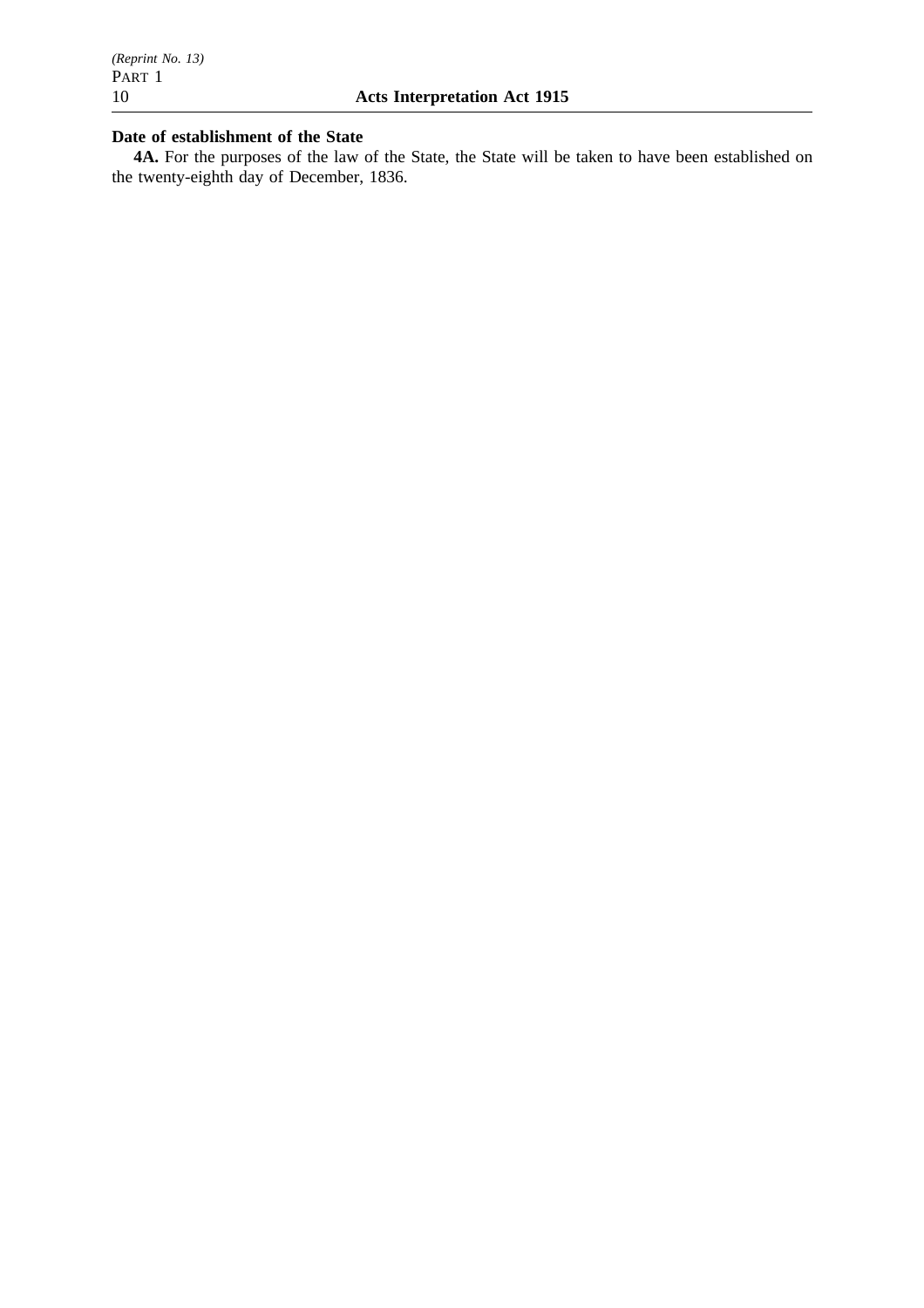# **Part 2—Provisions of special application to Acts and Bills**

#### **Acts to be deemed to be public Acts**

**5.** Every Act passed after the first day of January, 1873, will be taken to be a public Act.

#### **Sections to have effect as substantive enactments**

**6.** Every section of an Act has effect, without introductory words, as a substantive enactment.

#### **Commencement of Acts**

**7.** (1) An Act that contains no provision fixing the date of its commencement, or providing for the fixing of that date, comes into operation on the day on which it is assented to by, or on behalf of, the Crown.

(2) Where a Bill is reserved for the signification of Her Majesty's assent, the Bill will be taken, for the purposes of subsection (1), to have been assented to on the day on which the assent is notified by proclamation in the State.

(3) Where an Act provides that the Act or provisions of the Act will come into operation on a day to be fixed by proclamation, then, unless the contrary intention appears, the Governor may by proclamation—

- *(a)* fix a day for the Act or provisions to come into operation;
- *(b)* fix different days for different provisions of the Act to come into operation;
- *(c)* suspend the operation of specified provisions of the Act until a day or days to be fixed by subsequent proclamation or proclamations.
- (4) For the purposes of subsection (3), a reference to a provision of an Act extends to—
- *(a)* a part of a provision;
- *(b)* a provision to be inserted into another Act by the Act.

\*\*\*\*\*\*\*\*\*\*

(5) An Act or a provision of an Act passed after the commencement of this subsection that is to be brought into operation by proclamation will be taken to come into operation on the second anniversary of the date on which the Act was assented to by, or on behalf of, the Crown unless brought into operation before that second anniversary.

#### **Amendment or repeal of Act in session in which it was passed**

**7A.** An Act may be amended or repealed in the session of Parliament in which it was passed.

\*\*\*\*\*\*\*\*\*\*

### **Evidence of date of assent to Act**

**10.** The date appearing on a copy of an Act printed, or purporting to be printed, by the Government Printer, as the date on which the Governor assented to the Act or made known Her Majesty's assent to the Act is evidence that the date is the date on which the Governor so assented, or made known Her Majesty's assent, and will be judicially noticed accordingly.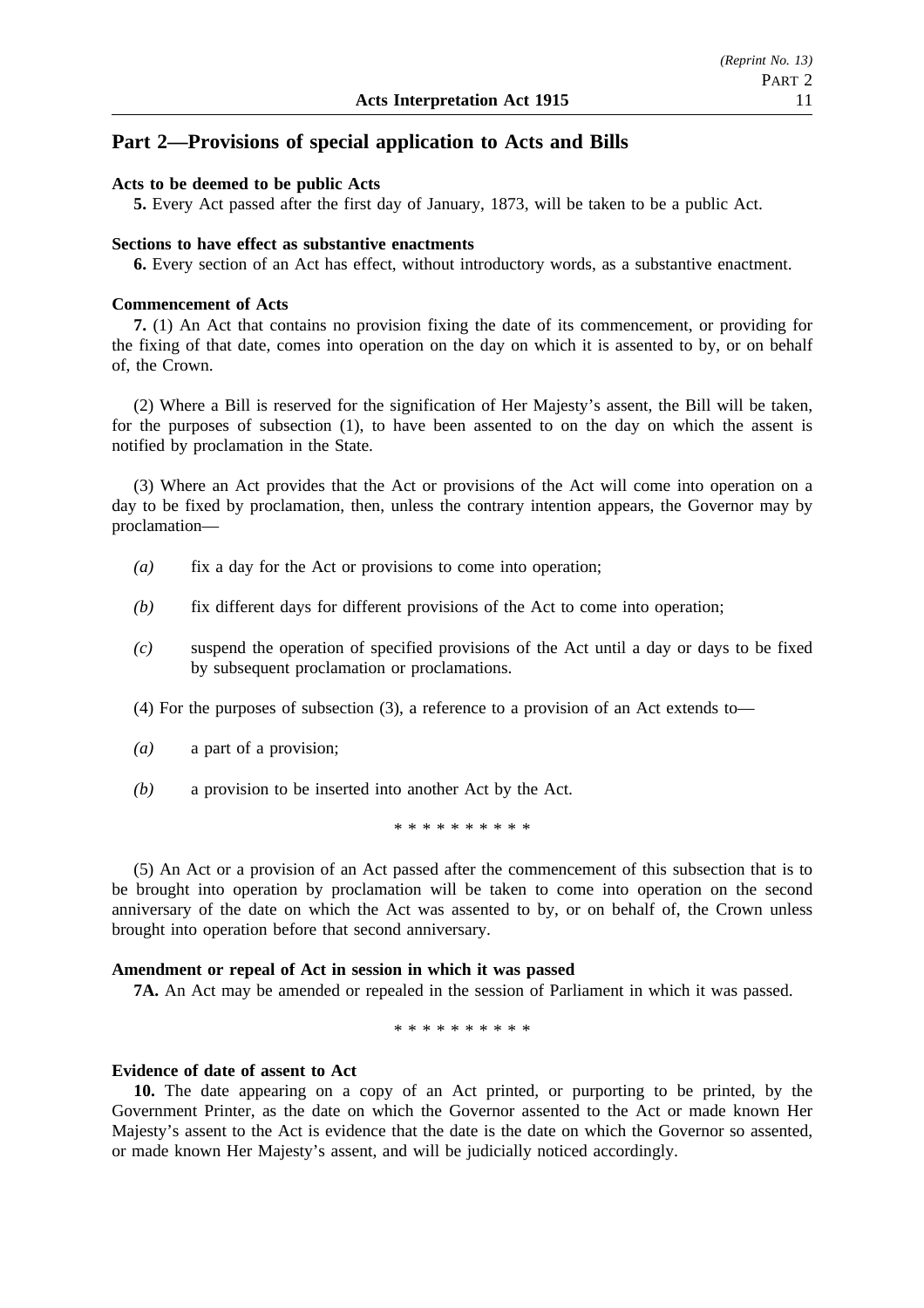# **Part 3—Provisions of special application to statutory instruments**

# **Saving of statutory instruments on repeal or amendment of an Act**

**11.** Where—

- *(a)* a statutory or other instrument is in force under an Act; and
- *(b)* the Act, or the provision of the Act under which the instrument was made, is repealed by a subsequent Act which contains or provides the power to make instruments to the same or similar effect,

the instrument will, subject to the provisions of the subsequent Act, remain in force as if the subsequent Act had been in force when the instrument was made and the instrument had then been made in pursuance of that Act.

# **Disallowance of repealing statutory instrument revives instrument sought to be repealed**

**12.** Where a statutory instrument that revokes another statutory instrument, or part of another statutory instrument, is disallowed pursuant to any Act, the statutory instrument or part sought to be revoked revives.

# **Construction of statutory instrument so as not to exceed power**

**13.** A statutory or other instrument made pursuant to a power conferred by or under an Act will be read and construed so as not to exceed that power, so that, where a provision of the instrument, or the application of a provision of the instrument to any person or circumstances, is in excess of that power, the remainder of the instrument, or the application of the provision to other persons and circumstances, is not affected.

# **Expressions in statutory and other instruments have same meanings as in the Act under which they are made**

**14.** An expression used in a statutory instrument or other instrument made under an Act has, unless the contrary intention appears, the same meaning as in the Act under which the instrument was made, and, where that Act is amended after the instrument is made, or is repealed and substituted by a subsequent Act for the purposes of which the statutory or other instrument continues in force, the same meaning as in the amended or substituted Act.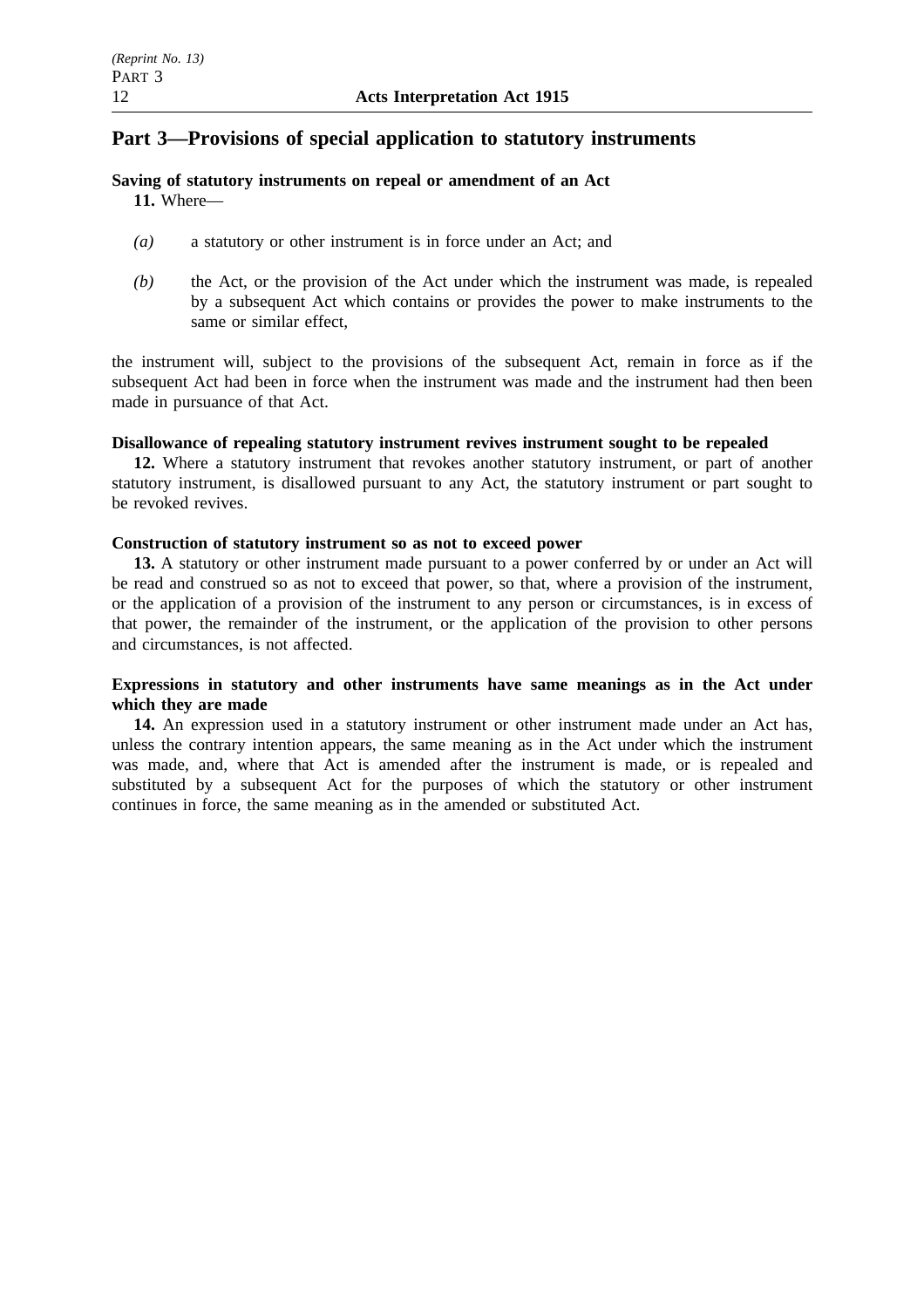# **Part 4—Provisions generally applicable to Acts and statutory instruments**

### **Application of this Part to Acts and statutory instruments**

**14A.** (1) The provisions of this Part apply both to Acts and statutory instruments.

- (2) For the purposes of the application of this Part to statutory instruments—
- *(a)* a reference to an Act or an enactment extends to a statutory instrument; and
- *(b)* a reference to the passing of an Act extends to the making of a statutory instrument; and
- *(c)* a reference to the repeal of an Act extends to the revocation of a statutory instrument; and
- *(d)* a reference in section 16 to the repeal of an Act extends to the disallowance of a statutory instrument.

### **Citation**

**14B.** (1) An Act, whether passed before or after the commencement of this Act, may be cited—

- *(a)* by its short title; or
- *(b)* by its short title abbreviated by omitting reference to any year except the year in which it was passed.

\*\*\*\*\*\*\*\*\*\*

(3) A reference in an Act to some other Act, or a Part or provision of some other Act, will, unless the contrary intention appears, be construed—

- *(a)* as a reference to that other Act, Part or provision as amended from time to time; and
- *(b)* where the Act, Part or provision is substituted—
	- (i) by a subsequent Act—as a reference to that subsequent Act; or
	- (ii) by a subsequent Part of an Act—as a reference to that subsequent Part; or
	- (iii) by a subsequent provision of an Act—as a reference to that subsequent provision.

(4) An Act of the Commonwealth or of a place outside this State, whether passed before or after the commencement of this Act, may, for the purposes of the law of this State, be cited by any method authorised by, or commonly used in, the statutes of the Commonwealth or that place.

(5) Nothing in this section renders unlawful or ineffective any citation or reference that is not made in a manner authorised by this section.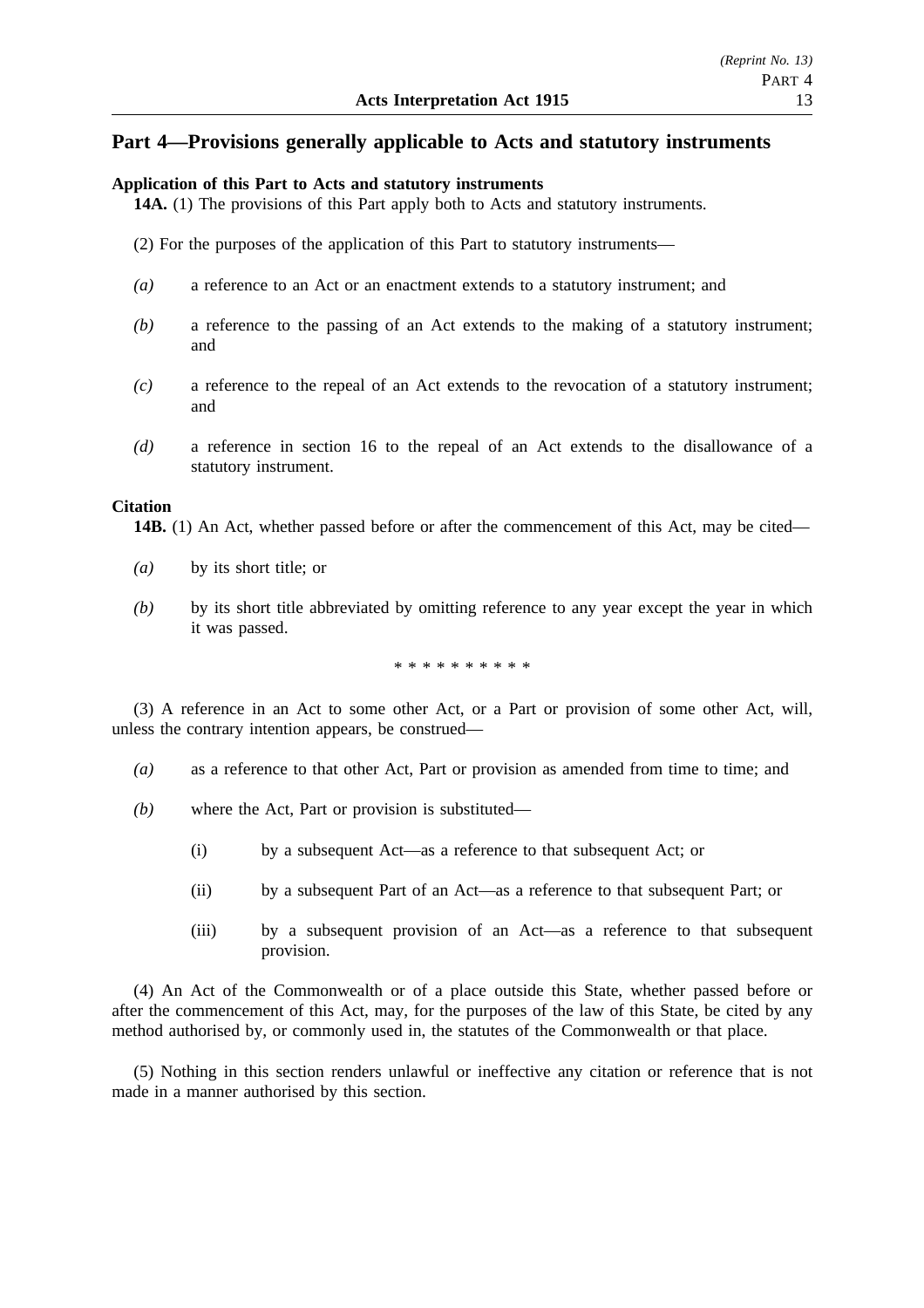#### **References to other statutory provisions include references to relevant statutory instruments**

**14BA.** (1) A reference in an Act to some other Act (whether an Act of this State or of the Commonwealth or a place outside this State) includes, unless the contrary intention appears, reference to statutory instruments made or in force under that other Act.

(2) A reference in an Act to a Part or provision of that Act or some other Act (whether an Act of this State or of the Commonwealth or a place outside this State) includes, unless the contrary intention appears—

- *(a)* reference to statutory instruments made or in force under that Part or provision; and
- *(b)* reference to statutory instruments made or in force under some other Part or provision of that Act or other Act insofar as the statutory instruments are connected to that Part or provision.

# **Exercise of powers conferred by a provision of an Act or statutory instrument before the provision comes into operation**

**14C.** (1) Where—

- *(a)* a provision of an Act that has passed is not yet in operation; and
- *(b)* it is expedient that a power expressed to be conferred by the provision be exercised before it comes into operation,

the power may be so exercised before the provision comes into operation.

(2) Subject to subsection (3), anything created, granted, issued, done or made under or pursuant to a provision by virtue of subsection (1) will take effect when the provision comes into operation and not before.

(3) The appointment of a person to a position pursuant to subsection (1) takes effect at the time of appointment but any power exercised by that person pursuant to subsection (1) does not take effect until the relevant provision comes into operation.

### **Time of commencement**

**14D.** Where an Act, or part of an Act, comes into operation on a particular day, it will be taken to have come into operation as from 12 o'clock midnight of the preceding day.

### **Saving of administrative acts**

**15.** Where an Act is repealed and the repealing Act contains provisions substantially corresponding to provisions of the repealed Act, then, unless the contrary intention appears, any administrative act done in pursuance of the repealed provisions (not being an administrative act the effect of which was exhausted at the time of the repeal) will, insofar as is not inconsistent with the repealing Act, be regarded as an administrative act done for the purposes of the corresponding provisions of the repealing Act.

# **Saving of operation of repealed, amended or expired Act**

**16.** (1) Where an Act is repealed or amended, or where an Act or enactment expires, then, unless the contrary intention appears, the repeal, amendment or expiry does not—

*(a)* revive anything not in force or existing at the time the repeal, amendment or expiry takes effect; or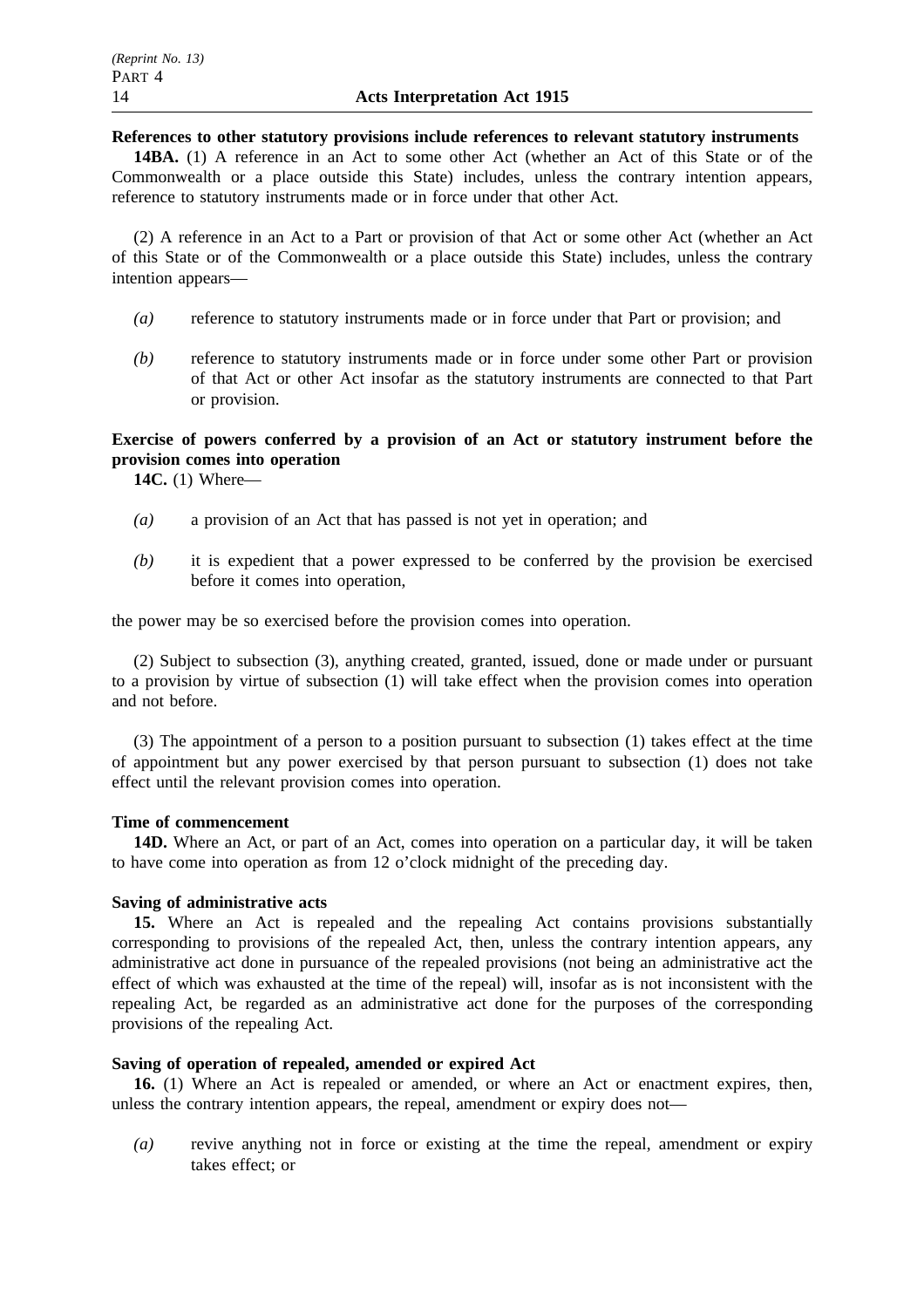- *(b)* affect the operation of the repealed, amended or expired Act or enactment, or alter the effect of the doing, suffering or omission of anything, prior to the repeal, amendment or expiry; or
- *(c)* affect any right, interest, title, power or privilege created, acquired, accrued, established or exercisable, or any status or capacity existing, prior to the repeal, amendment or expiry; or
- *(d)* affect any duty, obligation, liability or burden of proof imposed, created or incurred, or any penalty, forfeiture or punishment incurred or imposed or liable to be incurred or imposed, prior to the repeal, amendment or expiry; or
- *(e)* affect any investigation, legal proceedings or remedy in respect of any such right, interest, title, power, privilege, status, capacity, duty, obligation, liability, burden of proof, penalty, forfeiture or punishment.

(2) Any such investigation, legal proceedings or remedy may be instituted, continued or enforced, and any such penalty, forfeiture or punishment may be imposed and enforced, as if the repeal or amendment had not been effected or as if the expired Act or enactment had not expired (as the case may be).

(2a) Where any office, court, tribunal or body would, apart from this section, cease to exist by reason of the repeal, amendment or expiry, then, for the purpose of instituting, continuing or enforcing any such investigation, legal proceeding or remedy, the office, court, tribunal, or body continues in existence (and, if necessary, new appointments may be made to it) as if the repeal or amendment had not been effected, or as if the expired Act or enactment had not expired (as the case may be).

(3) Any Act or enactment will, notwithstanding its repeal, amendment or expiry, continue in force for the purposes of continuing and completing any act, matter or thing commenced or in progress under that Act or enactment, if there is no substituted Act or enactment adapted to its continuance and completion.

(4) In this section—

"**legal proceeding**" includes any proceeding pursuant to an Act, enactment or law whether of a judicial or administrative nature.

### **Repeal not to revive previously repealed enactments**

**17.** Where a repealing enactment is repealed by an Act, there is no revival of any Act or enactment previously repealed unless the contrary intention is expressed.

#### \*\*\*\*\*\*\*\*\*\*

# **Abrogation of presumption that re-enactment etc constitutes Parliamentary approval of prior interpretation**

**18.** The enactment or re-enactment of a provision that has been construed in a particular manner (judicially or otherwise) in this State or elsewhere creates no presumption that Parliament has sanctioned or approved that construction.

## **Schedules, headings, marginal notes and footnotes**

**19.** (1) A Schedule to an Act forms part of the Act.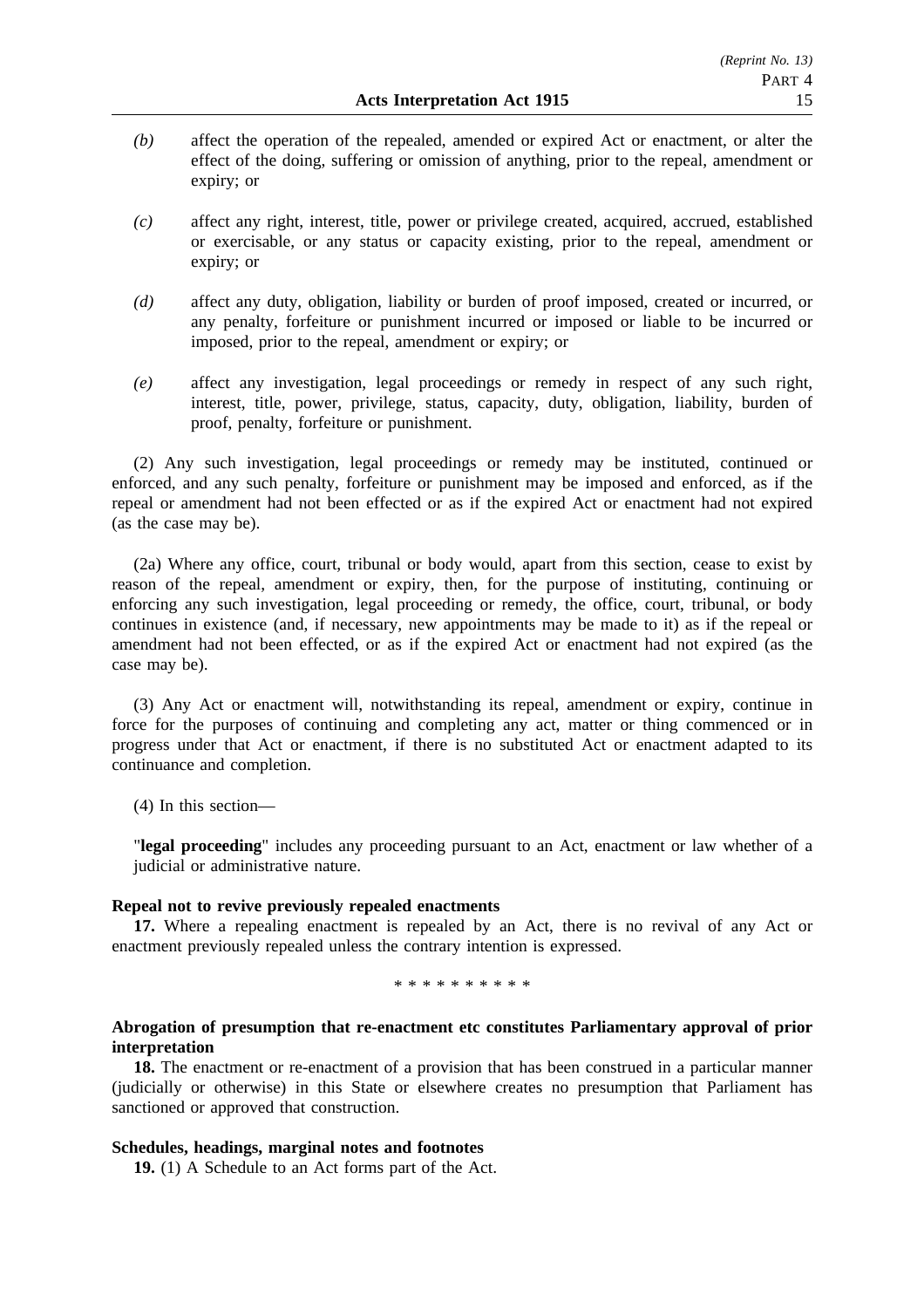(2) A heading to a part, division or subdivision of an Act forms part of the Act.

(3) A heading to a section does not form part of an Act.

(4) A marginal note or footnote does not form part of an Act.

(5) For the purpose of resolving questions affecting the construction of an Act, punctuation appearing in the text of the Act as printed by the Government Printer may be taken into account.

### **Rules of construction to be applied in determining whether an Act binds the Crown**

**20.** (1) Subject to subsection (2), an Act passed after 20 June 1990 will, unless the contrary intention appears (either expressly or by implication), be taken to bind the Crown, but not so as to impose any criminal liability on the Crown.

(2) Where an Act passed after 20 June 1990 amends an Act passed before that date, the question whether the amendment binds the Crown will be determined in accordance with principles applicable to the interpretation of Acts passed before 20 June 1990.

(3) Where an Act or a provision of an Act (whether passed before or after 20 June 1990) binds the Crown but not so as to impose any criminal liability on the Crown, the Crown's immunity from criminal liability extends (unless the contrary intention is expressed) to an agent of the Crown in respect of an act within the scope of the agents obligations.

(4) Where an Act or a provision of an Act (whether passed before or after 20 June 1990) does not bind the Crown, the Crown's immunity extends (unless the contrary intention is expressed) to an agent of the Crown in respect of an act within the scope of the agent's obligations.

(5) For the purposes of this section—

- *(a)* a reference to the Crown extends not only to the Crown in right of this State but also (so far as the legislative power of the State permits) to the Crown in any other capacity;
- *(b)* a reference to an agent of the Crown extends to an instrumentality, officer or employee of the Crown or a contractor or other person who carries out functions on behalf of the Crown;
- *(c)* an agent acts within the scope of the agent's obligations if the act is reasonably required for carrying out of obligations or functions imposed on, or assigned to, the agent.

## **Act deemed always speaking**

**21.** Every Act will be considered as speaking at all times, and every enactment, whether expressed in the present or the future tense, will be applied to the circumstances as they arise, so that effect may be given to each Act and every provision according to its spirit, true intent and meaning.

## **Construction that would promote purpose or object of an Act to be preferred**

**22.** (1) Subject to subsection (2), where a provision of an Act is reasonably open to more than one construction, a construction that would promote the purpose or object of the Act (whether or not that purpose or object is expressly stated in the Act) must be preferred to a construction that would not promote that purpose or object.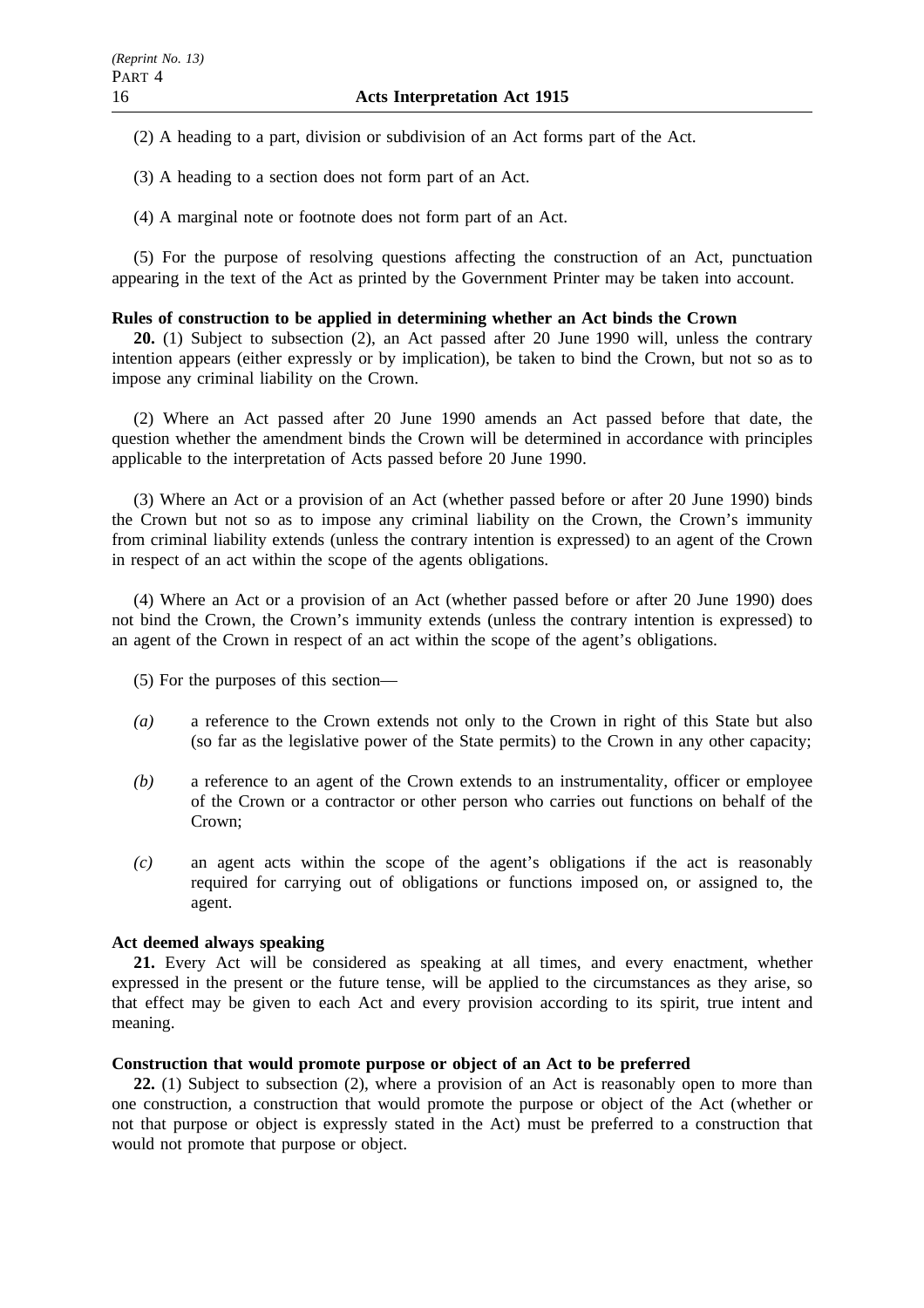(2) This section does not operate to create or extend any criminal liability.

### **Construction of Act so as not to exceed power of State**

**22A.** (1) Every Act and every provision of an Act will be construed so as not to exceed the legislative power of the State.

(2) Any Act or provision of an Act which, but for this section, would exceed the power of the State, is nevertheless a valid enactment to the extent to which it does not exceed that power.

\*\*\*\*\*\*\*\*\*\*

#### **Declaration of validity of laws made before Australia Acts**

**22B.** Each provision of an Act or statutory instrument enacted or made, or purporting to have been enacted or made, before the commencement of the Australia Acts is as valid as it would have been, and has the same effect as it would have had, if the Australia Acts had been in operation at the time of its enactment or making or purported enactment or making.

\*\*\*\*\*\*\*\*\*\*

#### **Act to be done by Governor to mean by him with advice of Executive Council**

**23.** Where in any Act passed after the first day of January, 1873, the Governor is authorised or required to do any act, matter or thing, it will be taken to mean that the act, matter or thing may or must be done by the Governor with the advice and consent of the Executive Council.

#### **When Act or provision deemed to be substituted for another**

**24.** For the purposes of this Act and of any other Act, a later Act will be taken to be substituted for an earlier Act, or a provision of a later Act will be taken to be substituted for a provision of an earlier Act, when the earlier Act or provision is repealed or superseded and the later Act deals with the same matter as the Act or provision so repealed or superseded, whether it deals with the matter in the same or some other manner, and whether it deals only with the matter or with other matters also.

### **Variation of forms**

**25.** Whenever forms are prescribed by any Act, forms to the same effect are sufficient provided that deviations from the prescribed forms are not calculated to mislead.

## **Words importing masculine gender and singular number to include feminine and plural 26.** In every Act—

- *(a)* every word of the masculine gender will be construed as including the feminine gender;
- *(ab)* every word of the feminine gender will be construed as including the masculine gender;
- *(b)* every word in the singular number will be construed as including the plural number;
- *(c)* every word in the plural number will be construed as including the singular number;
- *(d)* every word in either of those genders or numbers will be construed as including a body corporate as well as an individual;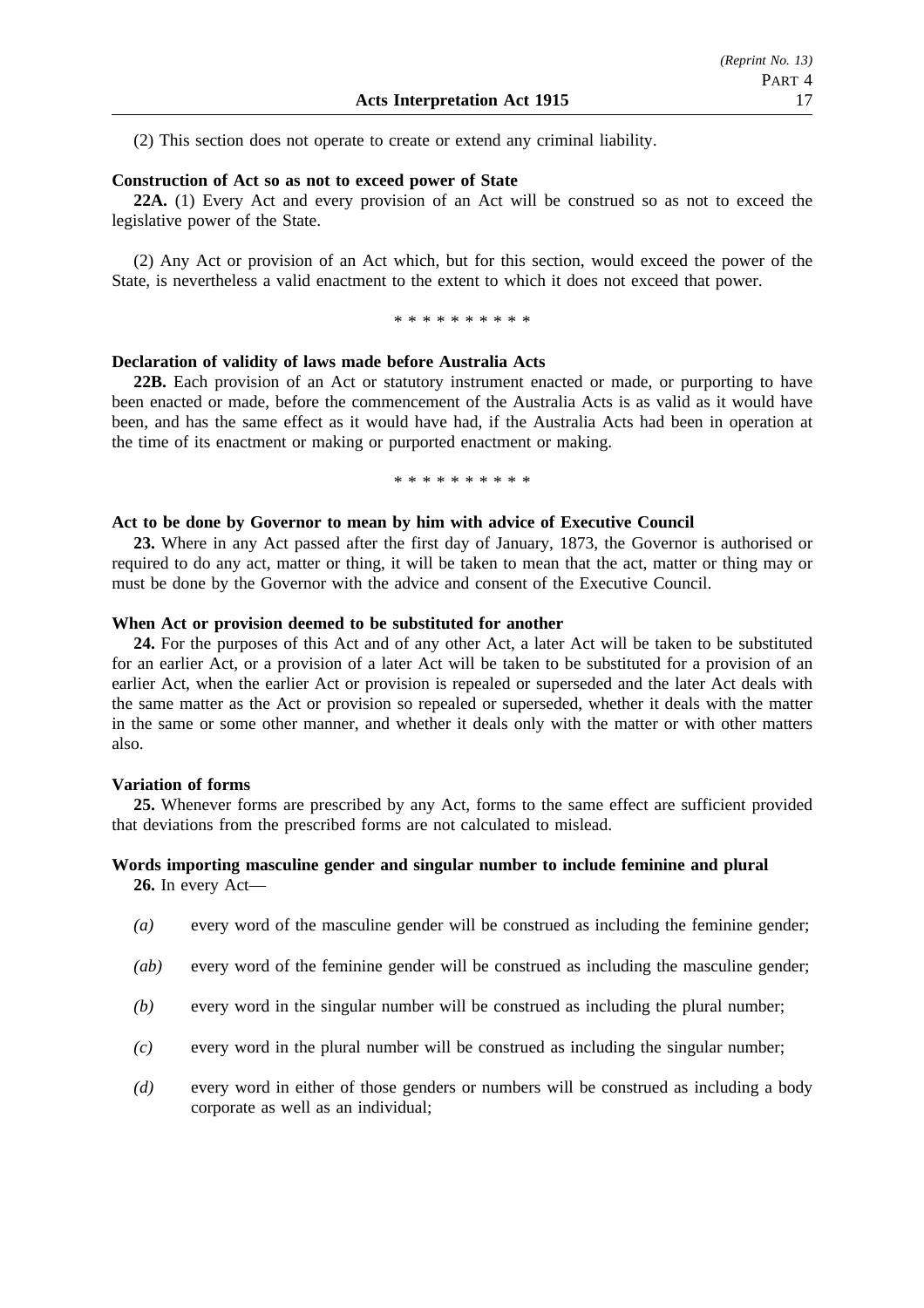*(e)* every phrase consisting of a masculine pronoun and a feminine pronoun joined by the conjunction "or" will, if the antecedent is capable of referring to a body corporate, be construed as applicable to a body corporate as well as a natural person.

### **Provisions as to limitation of time**

**27.** (1) The time prescribed or allowed by any Act for any proceeding, or for the doing of any thing, or for suffering any thing, will be taken not to include the day of the act or event from or after which the time is to be calculated, but to include the day on which the proceeding is to be taken or the thing is to be done or suffered.

(2) If the time so prescribed or allowed falls or expires on a Saturday or Sunday, or on any public holiday, the time will be extended so as to fall or expire on the day next following the Saturday, Sunday or public holiday that is not itself a Saturday, Sunday or public holiday.

(3) Where no time is prescribed or allowed within which any thing must be done, the thing must be done with all convenient speed and as often as the prescribed occasion arises.

#### **Measurement of distances**

**28.** In the measurement of distance for the purposes of an Act, the distance will, unless the contrary intention appears, be measured in a straight line on a horizontal plane.

# **Standard scales for penalties and expiation fees**

**28A.** Unless a contrary intention is indicated in an Act in which an expression in the left hand column below appears, that expression has the meaning appearing opposite it in the right hand column:

| Division 1 imprisonment | a term of imprisonment not exceeding 15 years |
|-------------------------|-----------------------------------------------|
| Division 1 fine         | a fine not exceeding \$60 000                 |
| Division 2 imprisonment | a term of imprisonment not exceeding 10 years |
| Division 2 fine         | a fine not exceeding \$40 000                 |
| Division 3 imprisonment | a term of imprisonment not exceeding 7 years  |
| Division 3 fine         | a fine not exceeding \$30 000                 |
| Division 4 imprisonment | a term of imprisonment not exceeding 4 years  |
| Division 4 fine         | a fine not exceeding \$15 000                 |
| Division 5 imprisonment | a term of imprisonment not exceeding 2 years  |
| Division 5 fine         | a fine not exceeding \$8 000                  |
| Division 6 imprisonment | a term of imprisonment not exceeding 1 year   |
| Division 6 fine         | a fine not exceeding \$4 000                  |
| Division 6 fee          | an expiation fee of \$300                     |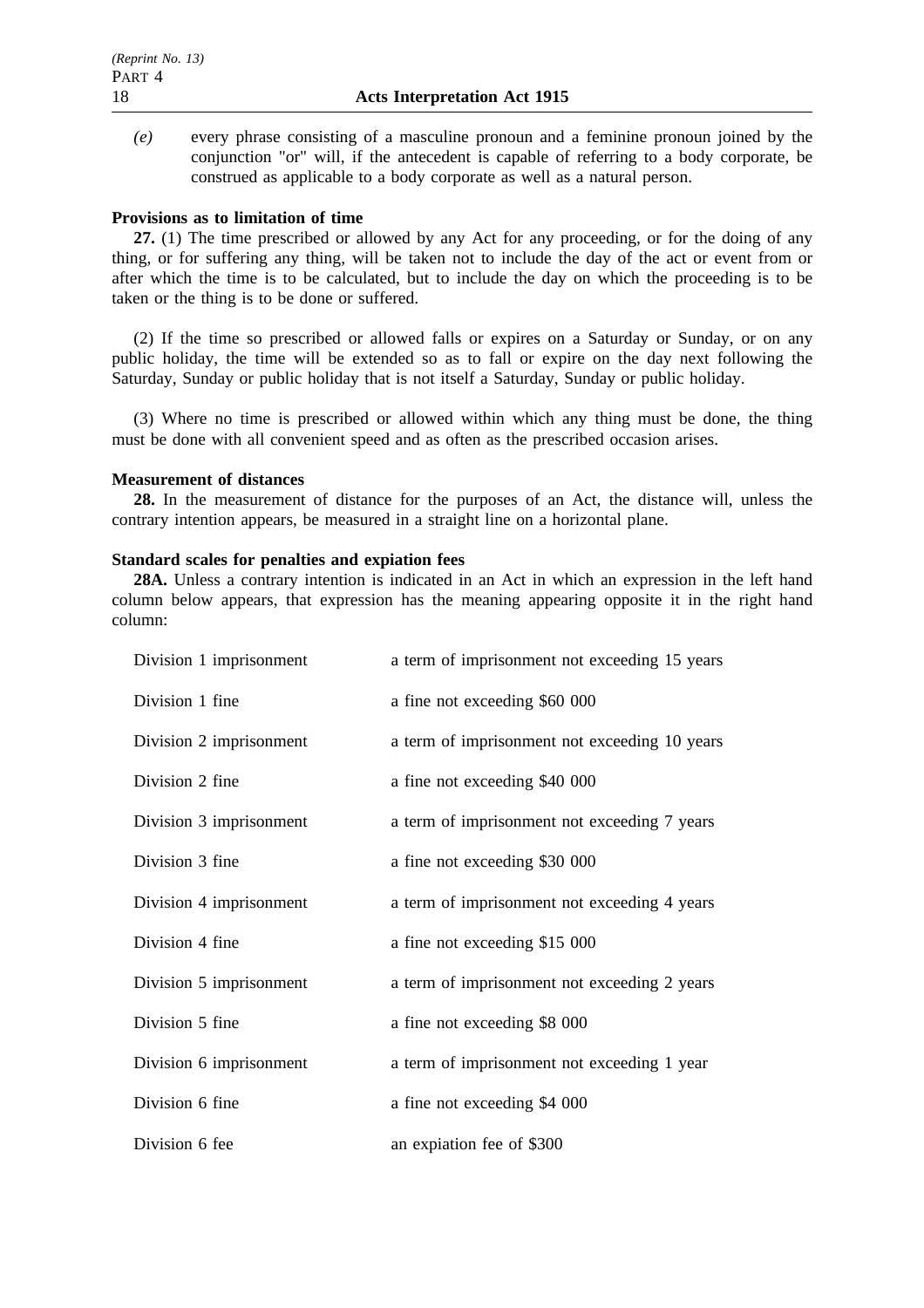| Division 7 imprisonment | a term of imprisonment not exceeding 6 months |
|-------------------------|-----------------------------------------------|
| Division 7 fine         | a fine not exceeding \$2 000                  |
| Division 7 fee          | an expiation fee of \$200                     |
| Division 8 imprisonment | a term of imprisonment not exceeding 3 months |
| Division 8 fine         | a fine not exceeding \$1 000                  |
| Division 8 fee          | an expiation fee of \$150                     |
| Division 9 fine         | a fine not exceeding \$500                    |
| Division 9 fee          | an expiation fee of \$100                     |
| Division 10 fine        | a fine not exceeding \$200                    |
| Division 10 fee         | an expiation fee of \$75                      |
| Division 11 fine        | a fine not exceeding \$100                    |
| Division 11 fee         | an expiation fee of \$50                      |
| Division 12 fine        | a fine not exceeding \$50                     |
| Division 12 fee         | an expiation fee of \$25.                     |

## **Fines etc to be paid into Treasury**

**29.** Whenever any fine, penalty or forfeiture is imposed or made by, or authorised to be imposed or made under, any Act, the Act will be taken to provide that the fine, penalty or forfeiture, when recovered, must be paid to the Treasurer of the State and form part of the General Revenue.

### **Penalties**

**30.** (1) A penalty set out at the foot of a section or subsection that contains words creating an offence indicates that the offence is punishable on conviction by a penalty not exceeding the penalty so set out or, where a minimum as well as a maximum penalty is so set out, by a penalty not less than the minimum and not more than the maximum.

(2) A penalty set out at the foot of a section or subsection that does not contain words creating an offence indicates that contravention of the section or subsection (whether by act or omission) constitutes an offence punishable on conviction by a penalty not exceeding the penalty so set out or, where a minimum as well as a maximum penalty is so set out, by a penalty not less than the minimum and not more than the maximum.

(3) In this section—

"**penalty**" includes punishment.

\*\*\*\*\*\*\*\*\*\*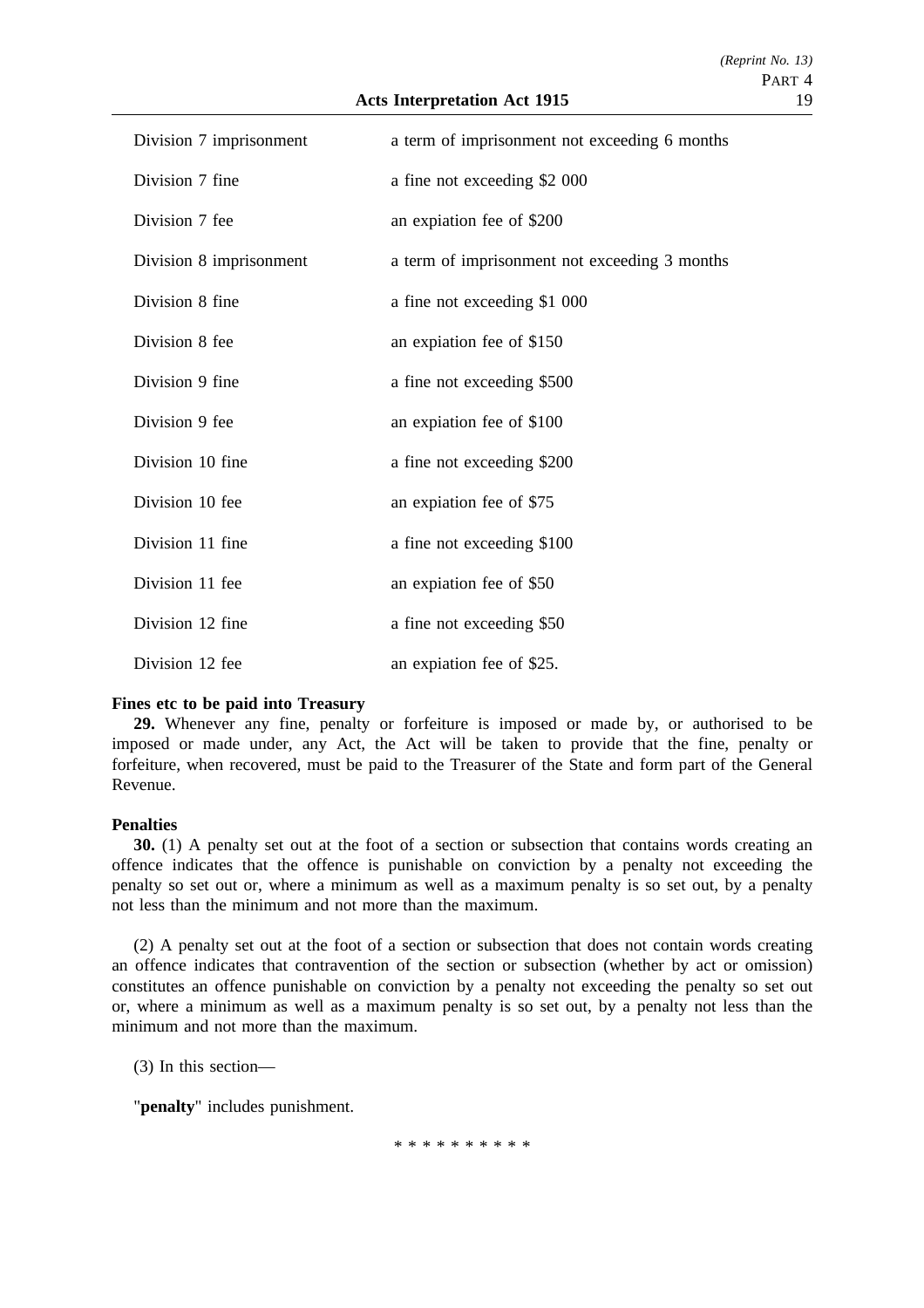## **Meaning of service by post**

**33.** (1) Where any Act passed after the passing of this Act authorises or requires any document to be served by post (whether the expression "serve", "give", "deliver" or "send", or any other expression is used), then, unless the contrary intention appears, the Act will be taken to provide—

- *(a)* that the service is effected by properly addressing, prepaying and posting a letter or packet containing the document; and
- *(b)* that, unless the contrary is proved, service will be taken to have been effected at the time at which the letter or packet would be delivered in the ordinary course of post.

(2) Where any Act authorises or requires any document to be served by registered post (whether the expression "serve", "give", "deliver" or "send", or any other expression is used) then, unless the contrary intention appears, the Act will be taken to provide that service may be effected by certified mail.

\*\*\*\*\*\*\*\*\*\*

# **"May" imports a discretion, "shall" is imperative**

**34.** Where, in any Act passed after the first day of January, 1873, the word "may" is used in conferring a power, it implies that the power may be exercised or not, at discretion; and where, in any such Act the word "shall" is used in conferring a power, it implies that the power must be exercised.

## **Words applying to occupant of public office to apply to successive occupants**

**35.** Words directing or empowering any Minister of the Crown or any public officer or functionary to do any act or thing, or otherwise applying by reference to his or her office will be construed as applying to the person for the time being acting in the office or discharging the duties of the office.

### **Power to appoint includes power to remove etc**

**36.** Words giving power to appoint to any office or position, or to appoint a deputy, will be taken to include power, exercisable at the discretion of the person in whom the power to appoint is vested—

- *(a)* to suspend or remove any person appointed under that power; or
- *(b)* to reinstate or reappoint any person so suspended or removed; or
- *(c)* to appoint some other person, temporarily or permanently, in the place of a person so suspended or removed; or
- *(d)* to appoint some other person, temporarily or permanently, to the office or position—
	- (i) where a person previously appointed is, for any reason, unable to carry out the duties of the office or position; or
	- (ii) where the office or position is vacant.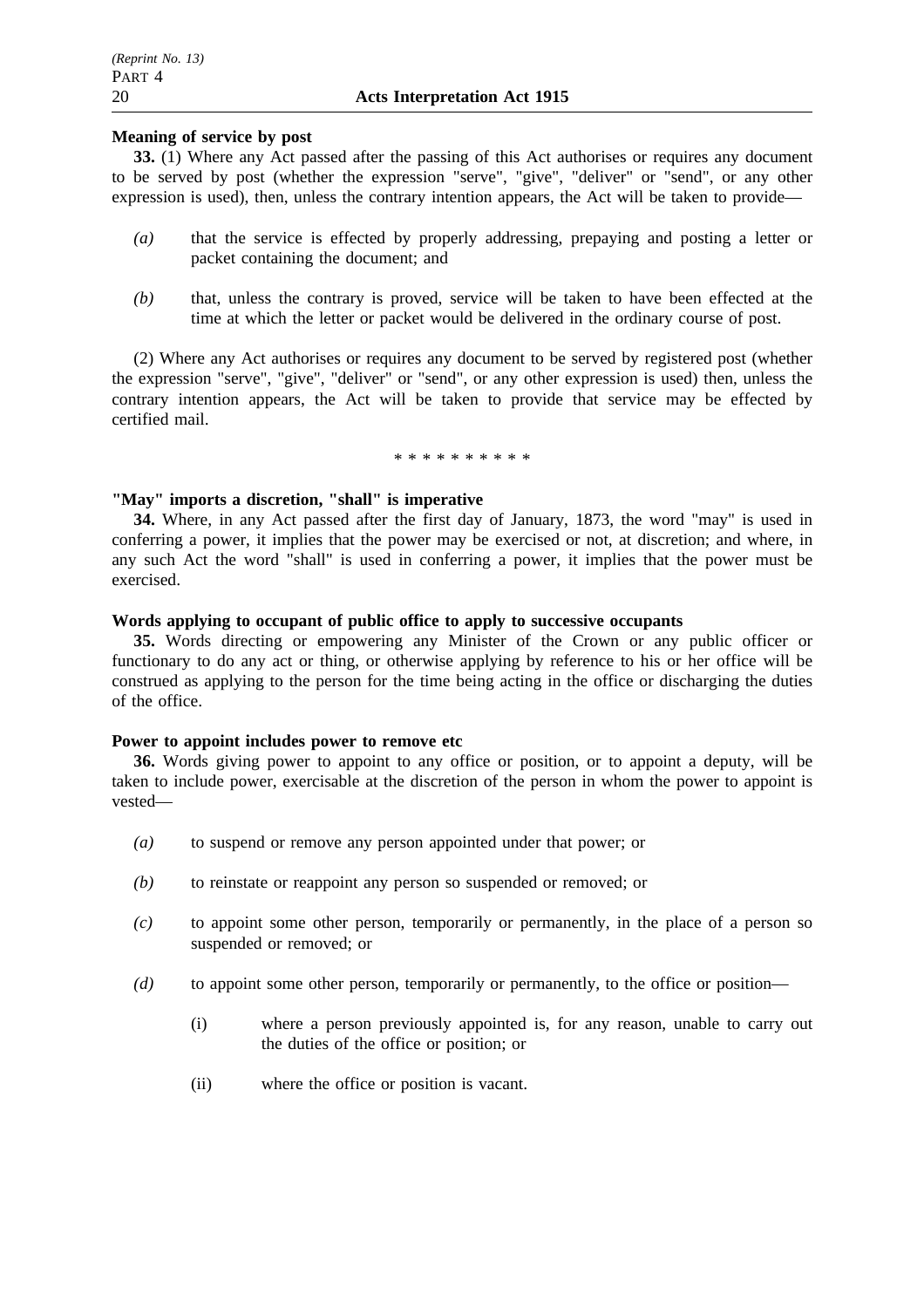#### **Powers may be exercised from time to time**

**37.** A power given by any Act to do any act or thing (including the making of an appointment), or to submit to any act or thing, is capable of being exercised from time to time, as occasion requires, unless the context, or the nature of the act or thing, indicates a contrary intention.

#### **Manner in which certain powers and functions may be exercised by a delegate**

**37A.** Where under an Act the exercise of a power or function by a person is dependent upon his or her state of mind, opinion or belief in relation to a particular matter—

- *(a)* the power or function is not incapable of delegation by reason of the fact that it is so dependent; and
- *(b)* if the power or function is lawfully delegated, it may be exercised by the delegate upon the basis of his or her own state of mind, opinion or belief in relation to the matter.

\*\*\*\*\*\*\*\*\*\*

#### **Power to make regulations includes power to revoke or vary**

**39.** A power given by any Act to make regulations, rules or by-laws includes power from time to time—

- *(a)* to revoke them, in whole or in part; or
- *(b)* to revoke them, in whole or in part, and substitute other regulations, rules or by-laws respectively for those which have been so revoked; or
- *(c)* to vary them, or any of them,

unless the terms used in conferring the power, or the nature of the subject matter or the objects of the power, indicate that it is intended to be exercised either finally in the first instance or only subject to certain restrictions.

#### **Prescribing matters by reference to other instruments**

**40.** Where an Act authorises or requires provision to be made for or in relation to a matter by regulations, rules or by-laws, the regulations, rules or by-laws may, unless the contrary intention appears, make such provision by applying, adopting or incorporating, with or without modification—

- *(a)* the provisions of any Act, or of any statutory instrument, as in force from time to time or as in force at a specified time; or
- *(b)* any material contained in any other instrument or writing as in force or existing when the regulations, rules or by-laws take effect or as in force or existing at a specified prior time.

\*\*\*\*\*\*\*\*\*\*

#### **Who may proceed for recovery of penalties**

**42.** Any person may sue for, or take proceedings to recover, and may recover any fine, penalty, or forfeiture imposed by, or authorised to be imposed or awarded under, any Act, unless the right to sue or take proceedings is vested by the Act in a particular officer or person.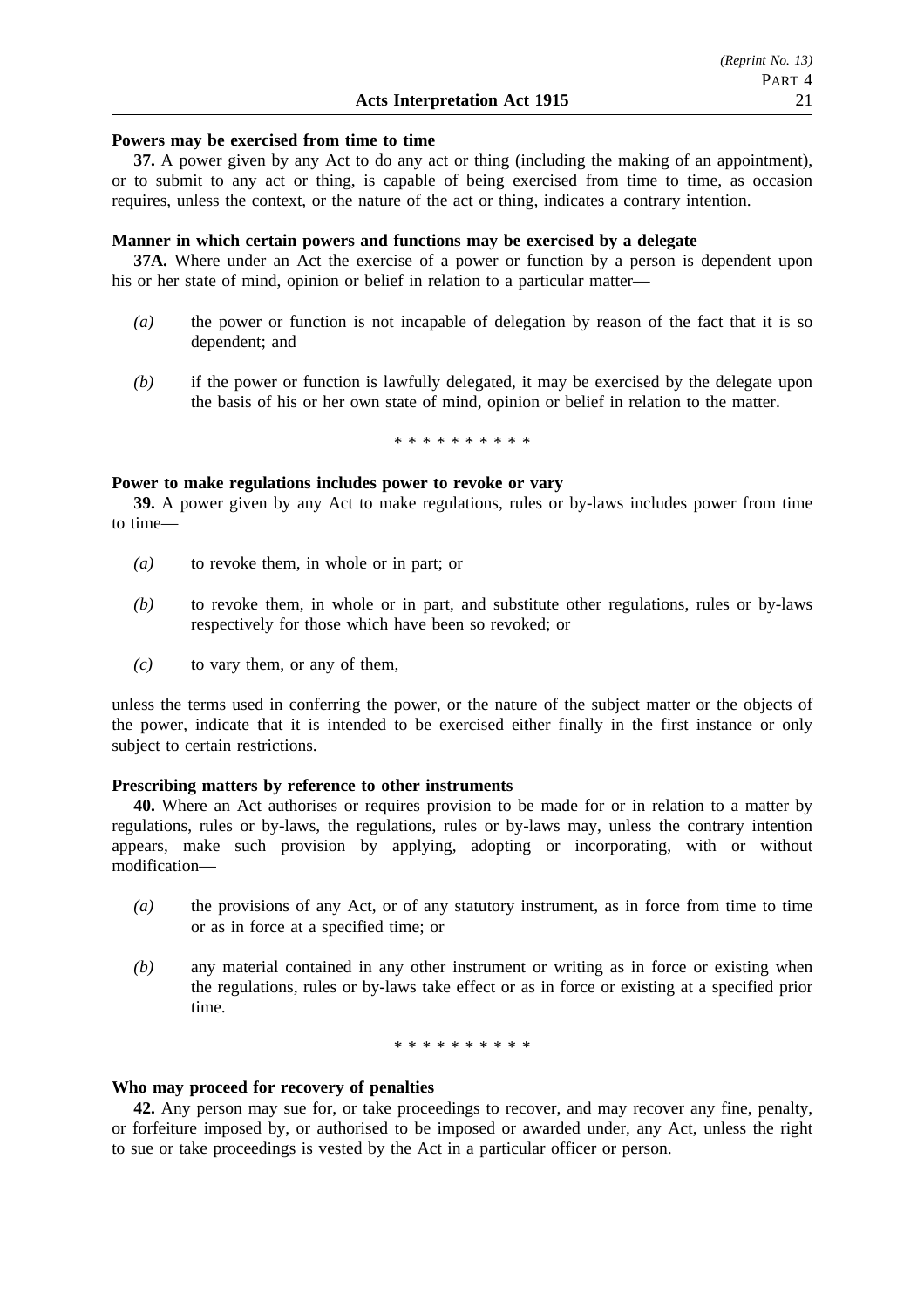#### \*\*\*\*\*\*\*\*\*\*

### **Interpretation of references to summary proceedings**

**44.** (1) Where it is provided in any Act or statutory instrument that proceedings for offences are to be dealt with, or disposed of, summarily or before a special magistrate or one or more justices, those offences will be dealt with under the *Justices Act 1921* as simple offences.

(2) Where it is provided in any Act or statutory instrument that a pecuniary sum may be recovered summarily or before or on the award of a special magistrate or one or more justices, that sum may be recovered on complaint in proceedings under the *Justices Act 1921* and an order for payment made in any such proceedings is enforceable as if it were a fine.

#### **Rounding down of monetary amounts**

**45.** An enactment providing for the calculation and payment of a tax, fee, charge, or other amount must be construed as if it provided that the calculated amount, if not an exact multiple of 5 cents, is to be rounded down to the highest multiple of 5 cents that is less than that amount.

\*\*\*\*\*\*\*\*\*\*

## **Offences punishable under more than one law**

**50.** Where any act or omission constitutes an offence under two or more Acts, or both under an Act or Acts and at common law, the offender will, unless the contrary intention appears, be liable to be prosecuted and punished under either or any of those Acts or at common law, but is not liable to be punished twice for the same offence.

\*\*\*\*\*\*\*\*\*\*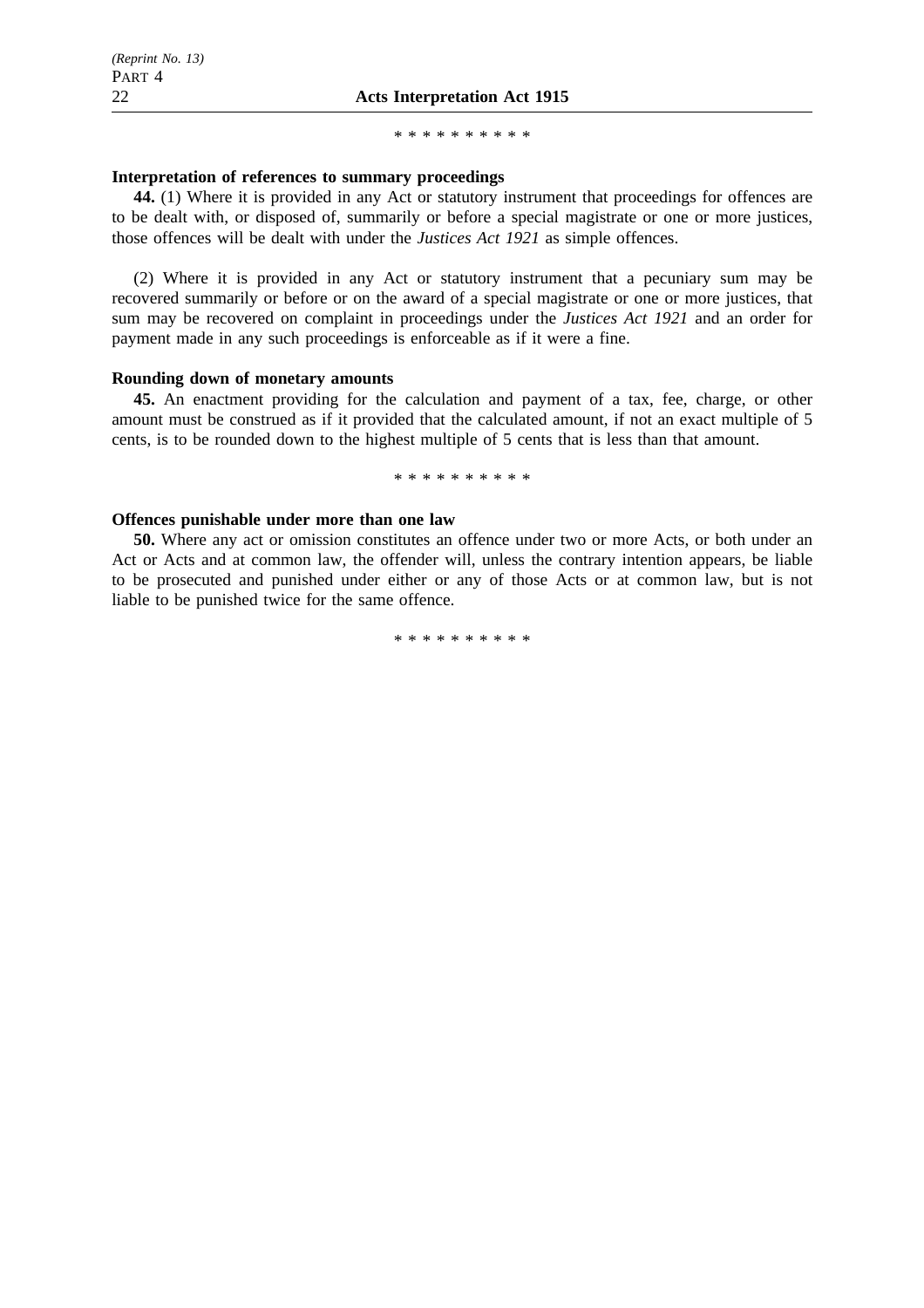# **APPENDIX**

#### **LEGISLATIVE HISTORY**

#### **Repeals**

The *Acts Interpretation Act 1915* repealed the following Act:

*Language of Acts Amendment Act 1900*

#### **Amendments**

The *Acts Interpretation Act 1915* amended the following Act:

An Act for shortening and explaining the Language used in Acts of Parliament, and for other purposes (No. 9 of 1872)

#### **Transitional Provisions**

(*Transitional provision from Acts Interpretation Act Amendment Act 1988, s. 5*)

5. The amendments made by this Act operate retrospectively and prospectively.

(*Transitional provision from Statutes Amendment and Repeal (Common Expiation Scheme) Act 1996, s. 5*)

5. An Act repealed or amended by this Act will continue to apply (as in force immediately prior to the repeal or amendment coming into operation) to an expiation notice issued under the repealed or amended Act.

#### **Legislative History**

- Legislative history prior to 3 February 1976 appears in marginal notes and footnotes included in the consolidation of this Act contained in Volume 1 of The Public General Acts of South Australia 1837-1975 at page 55.
- Certain textual alterations were made to this Act by the Commissioner of Statute Revision when preparing the reprint of the Act that incorporated all amendments in force as at 8 May 1987. A Schedule of these alterations was laid before Parliament on 6 August 1987.
- Legislative history since 3 February 1976 (**entries in bold type indicate amendments incorporated since the last reprint**) is as follows:

| Heading preceding section 1: | inserted by 41, 1983, s. 3                                                                               |
|------------------------------|----------------------------------------------------------------------------------------------------------|
| Section 2:                   | repealed by 13, 1986, (Sched.)                                                                           |
| Heading preceding section 3: | repealed by 41, 1983, s. 4                                                                               |
| Section 3:                   | substituted by 41, 1983, s. 4; repealed by 13, 1986, (Sched.)                                            |
| Section 3A:                  | inserted by 41, 1983, s. 4                                                                               |
| Heading preceding section 4: | repealed by 13, 1986, (Sched.)                                                                           |
| Section $4(1)$ :             | redesignated as s. $4(1)$ by 30, 1997, s. $4(b)$                                                         |
| (previously section 4)       | amended by 41, 1983, s. $5(a)$                                                                           |
|                              | definition of "Act" substituted by 13, 1986, (Sched.)                                                    |
|                              | definition of "ADI" inserted by 33, 1999, Sched. (item $2(a)$ )                                          |
|                              | definition of "Australia Acts" inserted by 70, 1992, s. 3                                                |
|                              | definition of "Australian citizen" amended by 13, 1986, (Sched.)                                         |
|                              | definition of "bank" inserted by 30, 1997, s. $4(a)$ ; substituted by 33,<br>1999, Sched. (item $2(b)$ ) |
|                              | definition of "bank cheque" or "banker's cheque" inserted by 33, 1999,                                   |
|                              | Sched. (item $2(b)$ )                                                                                    |
|                              | definitions of "Banking Act (Cwth)" and "building society" inserted by<br>33, 1999, Sched. (item 2(c))   |
|                              | definition of "British possession" repealed by 13, 1986, (Sched.)                                        |
|                              | definition of "by-law" repealed by 41, 1983, s. $5(b)$                                                   |
|                              |                                                                                                          |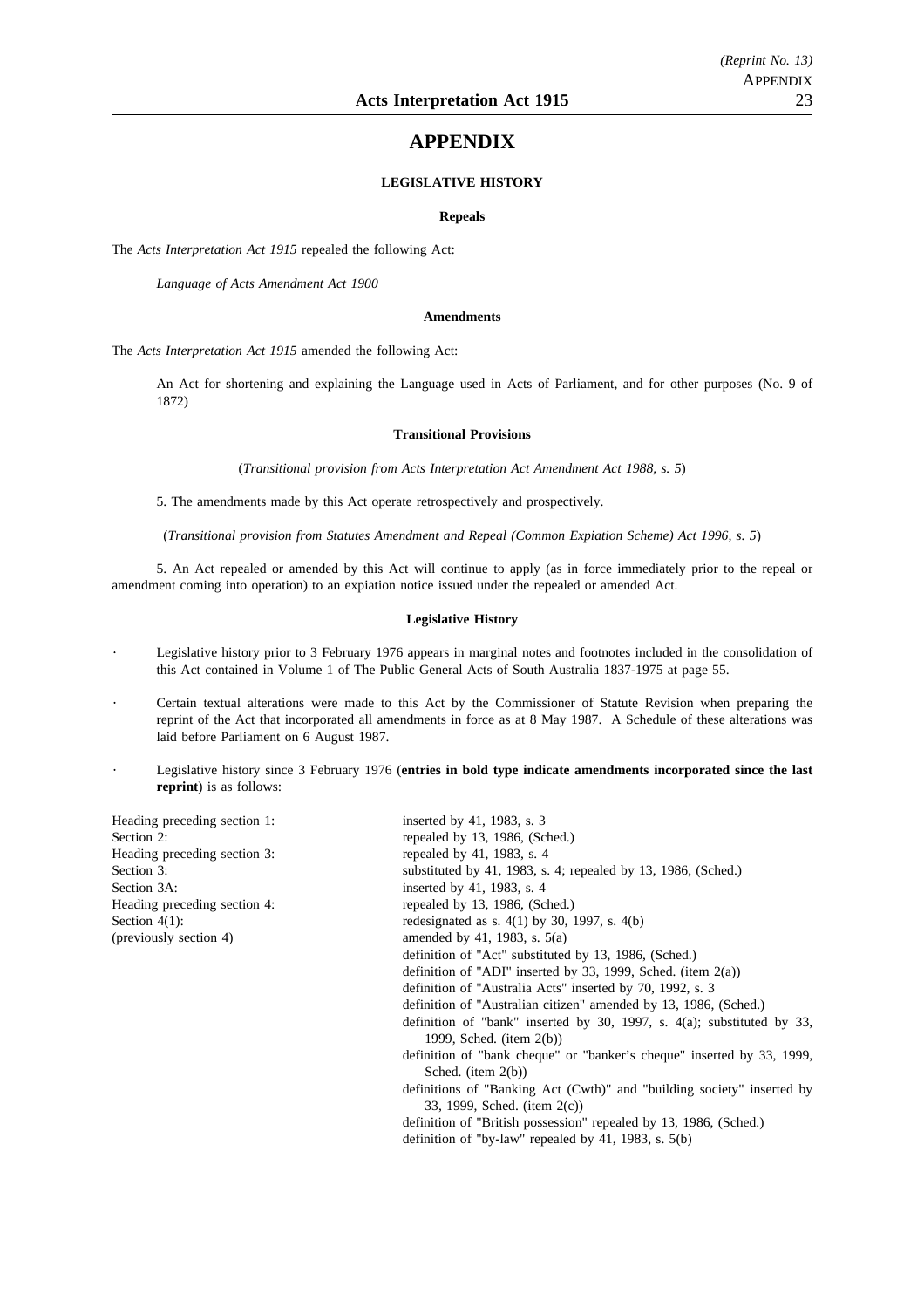Section 4A: inserted by 41, 1983, s. 6 Section 5 and heading: substituted by 41, 1983, s. 7 Heading preceding section 6: repealed by 41, 1983, s. 7 Section 6: substituted by 41, 1983, s. 7 Section 7(3) and (4): inserted by 55, 1988, s. 2 Section  $7(5)$ : inserted by 14, 1992, s. 2 Section 7A: inserted by 41, 1983, s. 9 Section 9: repealed by 41, 1983, s. 10 Heading preceding section 14A: inserted by 41, 1983, s. 11<br>Sections 14A and 14B: inserted by 41, 1983, s. 11 Section  $14B(2)$ : repealed by 56, 1990, s. 3 Section 14BA: inserted by 56, 1990, s. 4 Section  $14C(3)$ : inserted by 59, 1998, s.  $4(b)$ Section 14D: inserted by 41, 1983, s. 11 Section  $16(2a)$ : inserted by 13, 1986, s.  $2(a)$ Heading preceding section 18: repealed by 41, 1983, s. 15

definition of "commencement of this Act", "passing of this Act" repealed and definition of "commencement" inserted in its place by 41, 1983, s. 5(c) definition of "credit union" inserted by 33, 1999, Sched. (item 2(d)) definition of "financial year" substituted by 41, 1983, s. 5(d) definition of "friendly society" inserted by 33, 1999, Sched. (item 2(e)) definition of "*Gazette*" amended by 13, 1986, (Sched.) definition of "judge" amended by 13, 1986, (Sched.) definition of "land" substituted by 92, 1994, Sched. definition of "major indictable offence" inserted by 69, 1991, s. 17(a) definition of "Minister" substituted by 41, 1983, s. 5(e) definition of "minor indictable offence" inserted by 107, 1981, s. 27(a); substituted by 69, 1991, s. 17(b) definition of "naturalised British subject" repealed by 13, 1986, (Sched.) definitions of "police force" and "police officer" inserted by 55, 1998, Sched. 3 (cl. 1) definition of "prescribed" substituted by 41, 1983, s. 5(f) definition of "regulation", "rule" or "by-law" substituted by 41, 1983, s. 5(g) definition of "statutory declaration" substituted by 13, 1986, (Sched.); definition of "statutory instrument" inserted by 41, 1983, s. 5(h); substituted by 6, 1988, s. 2; amended by 56, 1990, s. 2 definition of "summary offence" inserted by 107, 1981, s. 27(b); substituted by 69, 1991, s. 17(c) definition of "this Act" substituted by 41, 1983, s. 5(i) definition of "writing" inserted by 13, 1986, (Sched.) passage "Expressions referring ... visible form" repealed by 13, 1986, (Sched.) Section 4(2): inserted by 30, 1997, s. 4(b); repealed by 33, 1999, Sched. (item 2(f)) Section 7: amended by 41, 1983, s. 8; substituted by 13, 1986, (Sched.) Section 7(4a): inserted by 1, 1994, s. 2; repealed on 31.12.94 by 1, 1994, s. 3 Section 8: repealed by 13, 1986, (Sched.) Section 10: amended by 13, 1986, (Sched.) Heading preceding section 11: substituted by 41, 1983, s. 11 Sections 11 - 14: substituted by 41, 1983, s. 11 inserted by 41, 1983, s.  $11$ **Section 14BA(2):** substituted by 33, 2002, s. 4 Section 14C: inserted by 41, 1983, s. 11; substituted by 6, 1988, s. 3 Section 14C(2): amended by 59, 1998, s. 4(a) Section 15: amended by 41, 1983, s. 12; substituted by 13, 1986, (Sched.) Section 16(1): amended by 41, 1983, s. 13(a)-(c) Section 16(2): amended by 41, 1983, s. 13(d) Section 16(3): amended by 41, 1983, s. 13(e), (f); 13, 1986, s. 2(b) Section  $16(4)$ : inserted by 13, 1986, s.  $2(c)$ Section 17: substituted by 41, 1983, s. 14 Section 18: repealed by 41, 1983, s. 15; inserted by 13, 1986, s. 3 Section 19: repealed by 41, 1983, s. 15; inserted by 6, 1988, s. 4

Section 20: repealed by 41, 1983, s. 15; inserted by 8, 1992, s. 2